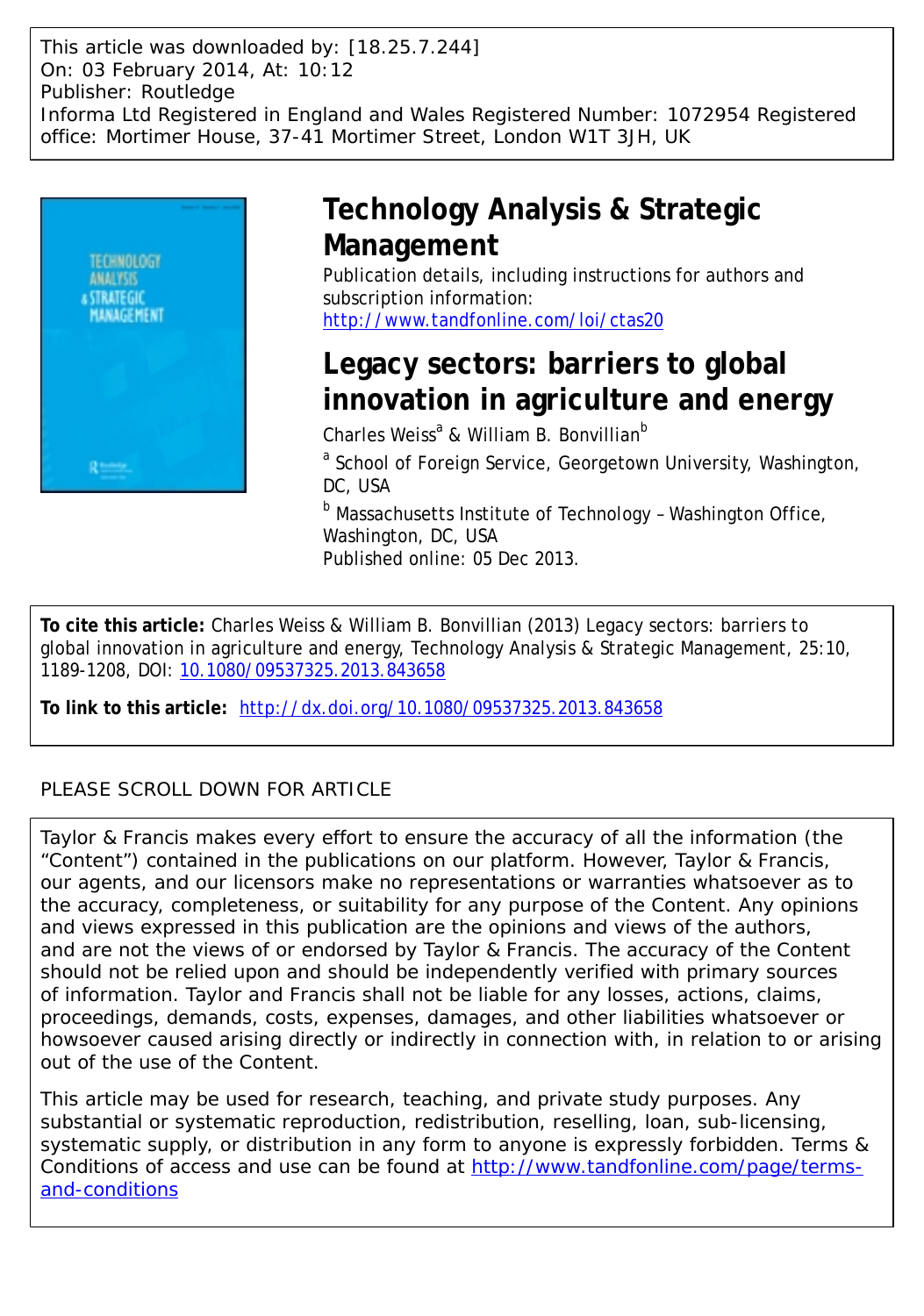# **Legacy sectors: barriers to global innovation in agriculture and energy**

Charles Weiss<sup>a∗</sup> and William B. Bonvillian<sup>b</sup>

*aSchool of Foreign Service, Georgetown University, Washington, DC, USA; bMassachusetts Institute of Technology – Washington Office, Washington, DC, USA*

The US national innovation system has a dual structure: part suited to rapid innovation, and part stubbornly resistant to change. The complex, established 'Legacy sectors' that resist change, particularly disruptive innovation, share common features that obstruct the market launch of innovations, over and above the 'valley of death' and other obstacles that have been the traditional focus of innovation policy. Innovations in Legacy sectors must penetrate a wellestablished and well-defended technological*/*economic*/*political*/*social paradigm that favours existing technology, characterised by (1) 'perverse' subsidies and price structures that create a mismatch between the incentives of producers and broader social goals, such as environmental sustainability, public health and safety, and geopolitical security; (2) established infrastructure and institutional architecture that imposes regulatory hurdles or other disadvantages to new entrants (3) market imperfections beyond those faced by other innovations: network economies, lumpiness, economies of scale, split incentives, needs for collective action, and transaction costs (4) politically powerful vested interests, reinforced by public support, that defend the paradigm and resist innovations that threaten their business models (5) public habits and expectations attuned to existing technology and (6) an established knowledge and human resources structure adapted to its needs. Beyond these obstacles, more socially desirable technologies that are driven by environmental or other non-market considerations must overcome the lack of agreed replacement standards against which putative alternatives can be judged. We have developed a new, integrative analytic framework for categorising the obstacles to market launch faced by Legacy sectors, and earlier applied this method to energy, health delivery, the long-distance electric grid, building, and air transport. In energy especially, the requirement for innovation is sufficiently urgent that large-scale domestic and collaborative international research should take place even at the cost of possible competitive disadvantage and even if it is some time before the USA adopts carbon charges and thereby puts pressure on the prevailing paradigm of fossil fuel use. We now extend this method to sustainable agriculture. American paradigms in agriculture and in energy are exported worldwide, delaying the development and spread of needed innovations that are not consistent with them. Foreign manufacturers wishing to enter US markets must suit their products in these sectors to American paradigms, while American exports of technology may be insufficiently cost conscious or respectful of environmental sustainability. Developing countries are technology takers and suffer from asymmetric innovative capability. They need to choose sources of technology best suited to their situation. India and China constitute new competitive threats, but also represent 'innovative developing countries' that have large domestic markets in which they are launching innovations aimed at their lower income populations.

<sup>∗</sup>Corresponding author. Email: weissc@georgetown.edu

<sup>© 2013</sup> Taylor & Francis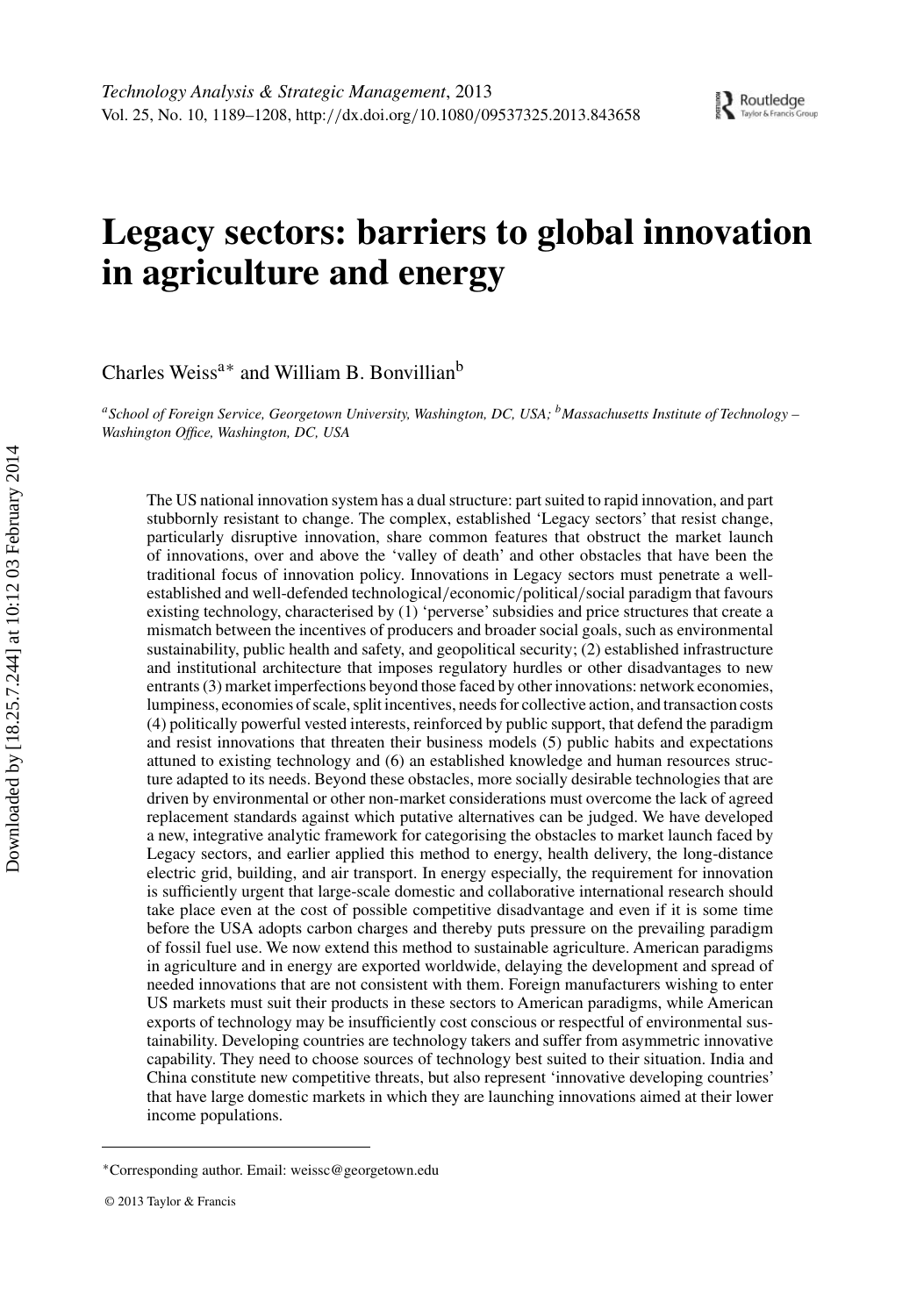**Keywords:** techno-economic paradigm; obstacles to innovation; legacy sectors; perverse subsidies; globalisation; international collaborative research; asymmetric innovative capacity; market imperfections; collective action; lumpiness; organic agriculture; sustainable agriculture; sustainable energy; fossil fuel-based energy

### **1. Introduction**

In the most innovative society in the world, why are certain parts of the economy – like the health delivery system and the electrical distribution grid – stubbornly resistant to innovation [\(Weiss and](#page-20-0) [Bonvillian 2011\)](#page-20-0)?<sup>1</sup> Why is it hard to launch sustainable innovations in energy, health delivery systems, buildings, and agriculture at a scale sufficient for substantial impact? In short, why does the USA have what amounts to a dual economy: breathtakingly rapid innovation, capable of disrupting long-established practice and structures in the information, medicines, industrial agriculture, and military and aerospace industries – at the same time that other, equally important parts of its economy successfully resist disruptive innovations that would address broad environmental, security and public health goals?

These questions highlight an important gap in the American literature on innovation, which is focused largely on the 'valley of death' and other problems facing radical innovations that introduce new functionality, but which does not address the interlocking obstacles encountered in the disparate, disruption-resistant, complex established 'Legacy' sectors (Legacy sectors) cited in the preceding paragraph. These Legacy sectors share common features that, taken together, define a technological*/*economic*/*political*/*social paradigm that enables them to resist funda-mental change (Freeman and Perez 1988; [Perez 2002;](#page-19-0) [Weiss and Bonvillian 2009,](#page-20-0) 2011).<sup>2</sup> The resulting market forces lead to the evolution of dominant designs for products that embody or are consistent with that paradigm, leading to technology '*lock-in*'that further reinforces the resistance to technological alternatives (e.g. [Arthur 1989;](#page-17-0) [Utterback 1979\)](#page-20-0).<sup>3</sup>

These paradigms have implications beyond America's borders. First, they set limits on the ability of other countries to develop and launch desirable innovations in these sectors, since their efforts to penetrate some of their biggest potential markets for these products will be hamstrung by deeply entrenched obstacles. Second, most developing countries lack the technological and innovative capacity to strike out in fundamentally new directions, so that they largely accept the direction of innovation charted by technologically advanced countries and adapt the resulting innovations to their needs. This process occasionally produces remarkable results, as in the case of mobile finance in Africa and the application of biotechnology to problems of tropical medicine and agriculture. It has, however, delayed essential innovations in sustainable agriculture, energy conservation and other areas of great importance to developing countries. The rise of India and China as 'innovative developing countries' with a substantial and growing middle class, together with the technologies spawned by the revolution in information technology, create the possibility of more inclusive patterns of innovation [\(Kaplinsky et al. 2009,](#page-18-0) 177–97).

### **2. Paradigms inhibiting innovation in complex established legacy sectors**

In our previous work, we used a new analytic framework to explain how technological*/*political*/* economic paradigms in complex, established Legacy sectors in the USA create major barriers to desirable technological innovations. They do so by enforcing and perpetuating a mismatch between broader social goals, such as environment and security, on the one hand, and the incentives of producers and consumers, on the other. In this paper, we expand the framework used in our previous publications to encompass international markets for technology and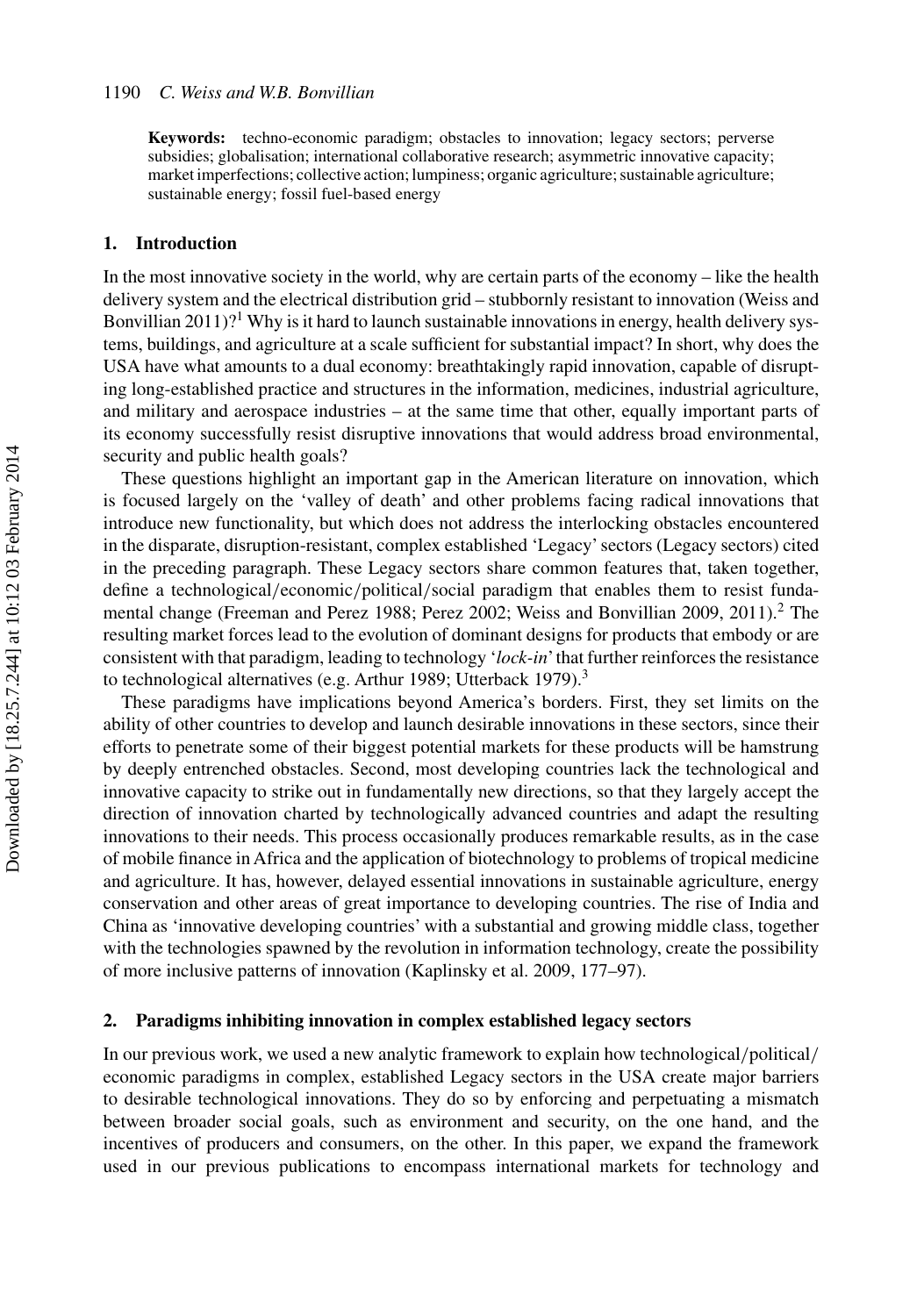innovation, and to relate our framework to those used by other innovation researchers, specifically business-oriented researchers exploring disruptive technology<sup>4</sup> and science, technology, and [society researchers exploring the properties of socio-technical systems \(e.g.](#page-17-0) Christensen 1997, [Christensen, Grossman, and Huang 2009;](#page-17-0) [Sorensen 2002\)](#page-19-0).

We then explore the properties of domestic Legacy sector paradigms in the agricultural and energy sectors, and expand the discussion to international markets in order to show how asymmetries in innovative capacity result in the export of these paradigms to developing countries and hinder the development and flow of technologies that could make important contributions to global social, environmental, and security problems. In agriculture, these barriers to desirable innovation are exacerbated by tariff regimes and other imperfections in global markets that inhibit overall investment in the sector, deny tropical countries their natural comparative advantage, and in this way inhibit their overall economic and social development [\(Johnson 1991\)](#page-18-0).

We begin by defining the common features of these paradigms, expanding the definition to take into account the social dimension of the paradigm. We add new elements of the definition to those enumerated in previous papers: knowledge and human resources, value network (industrial structure), and the habits and expectations of consumers and users. This makes our definition of a technological*/*socio*/*economic*/*political paradigm [now with the addition of the prefix 'socio'] more nearly equivalent to the definition of a socio-technological system, with the difference that we drill much more deeply into the role of economics, policy and regulations, and the politics that underlie them. These common features, as identified by [Weiss and Bonvillian \(2011\),](#page-20-0) are<sup>5</sup>

- (1) '*Perverse*'*subsidies and price structures*favourable to existing technologies that create a mismatch between the incentives of producers and innovators and the goals of the larger society [\(Myers and Kent 2001\)](#page-18-0).<sup>6</sup> These include the numerous subsidies to fossil fuels, the regulated electric power tariffs that discourage investment in the electricity distribution network, the sales-oriented profit structure of electric utility companies, and the procedure-oriented fee structure used by doctors and hospitals [\(Weiss and Bonvillian 2009,](#page-20-0) 41).
- (2) A *government institutional architecture* that favours existing technology or discourages new entrants, accompanied by government support to infrastructure adapted to the requirements of existing technology. Here we distinguish the institutional or regulatory structure from the substantive content of the regulations themselves, which we discuss below. Examples include the balkanised or overlapping regulatory structures that affect the installation of largescale solar and wind power installations, all of which require multiple approvals from separate jurisdictions for the installation of high-voltage power lines to connect them to the main electric power distribution grid. Other examples include the federal highway construction trust fund that historically promoted highways over mass transit investment, and the governmentfinanced R&D system for natural gas extraction (Gas Technology Institute, n.d.). Institutional architecture can also give rise to regulatory barriers to innovation, as discussed below. On the other hand, government institutional arrangements can also promote new entry (for example, the strong history of the Defense Advanced Research Projects Agency (DARPA) in promoting technology advance) (e.g. [Bonvillian 2009\)](#page-17-0).
- (3) *Well-established and politically powerful vested interests* that resist the introduction of technologies that threaten their business models. These include oil, coal, and natural gas companies in energy, health insurance companies, hospitals and medical associations in health delivery, and state regulatory agencies in the utility industry.
- (4) *Market imperfections* that reinforce the position of existing technologies. These include network economies, lumpiness (large minimum required size) of investments, split incentives,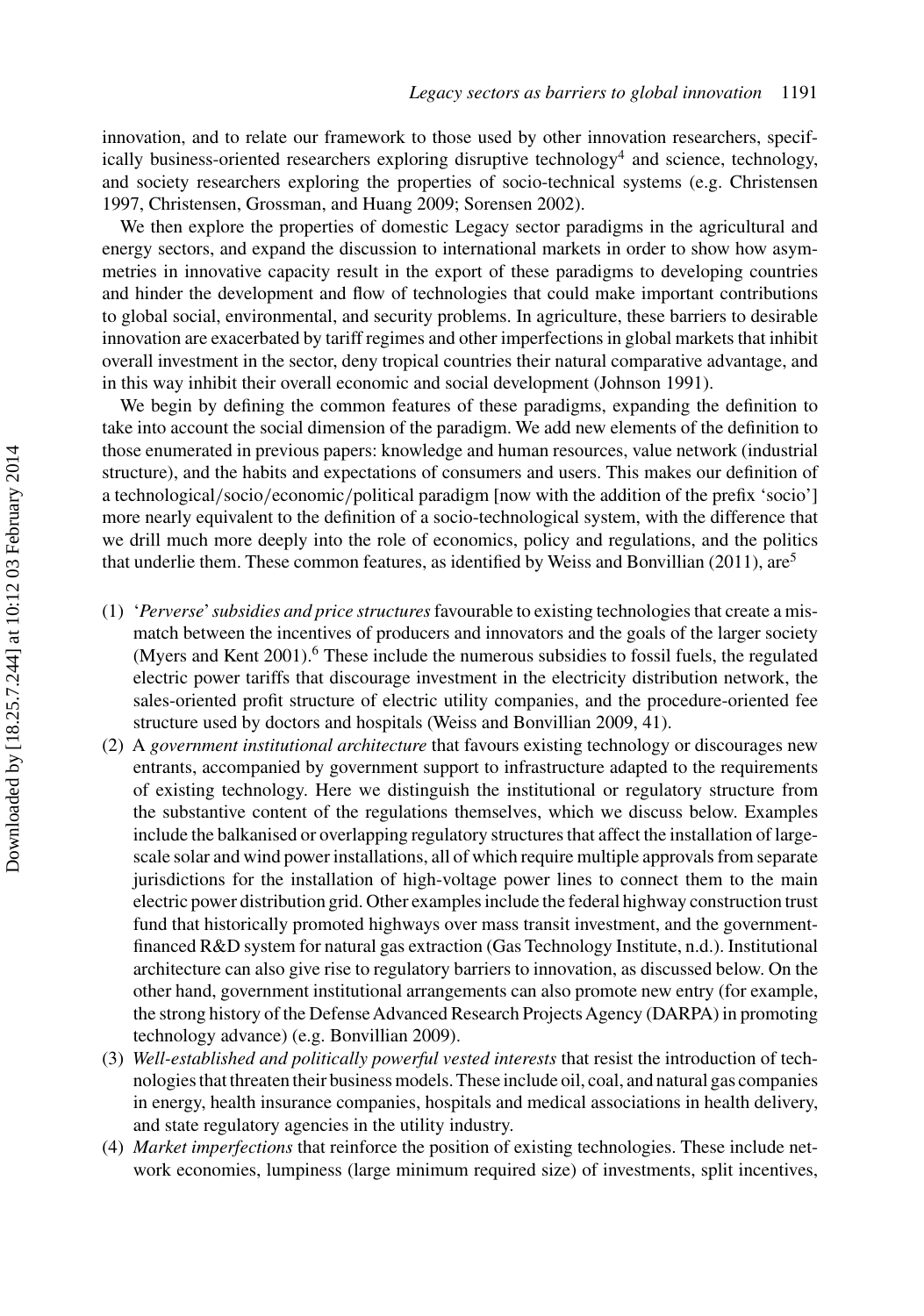and requirements for collective action. These will be explored in more detail in the next section of this paper.

- (5) *Public habits and expectations* attuned to existing price structures, dominant products and technology that underpin popular support to the policies and public expenditures favourable to existing technology. These include public expectations of cheap and convenient energy, widespread satisfaction with existing health delivery options (for those who receive adequate care and do not have to pay for it), and public reluctance to pay higher prices for energyefficient buildings.
- (6) An *established knowledge and human resources structure*: educational curricula, career paths and professional standards in medical, legal, and other technical fields that are adapted to the needs of existing technology.

These paradigms directly affect the speed and direction of innovation in the American industries to which they apply. Despite the very real obstacles that they face, innovations that reinforce these paradigms, or are at least compatible with them, are often successful, and indeed constitute the basis for much of the USA's comparative advantage in bio-pharmaceuticals, and fossil fuel, agricultural, military and aerospace technology. Even in Legacy sectors, technologies like lightemitting diodes and off-grid wind and solar energy have been successfully launched into niche markets from which they can expand and perhaps challenge established competitors. In contrast, paradigms in these Legacy sectors inhibit the development, the market launch and the implementation at scale of technologies that do not fit neatly into them, such as those for renewable energy, energy conservation, sustainable agriculture, and the 'smart' grid for the distribution of electric power in the USA.

The features of Legacy sectors cited above often occur in combinations that reinforce each other. For example, the private broadcast information industry has been particularly prone to disruption resistance at different stages of its evolution, often by means of market imperfections reinforced by government institutions and regulations for which the industry itself had lobbied. In radio and television, for example, the dominant industry developed the potentially disruptive successor technology but used intellectual property (IP) weapons and methods to which we have already referred to suppress it, sometimes for decades, because it threatened its business model. In two significant examples, television was thought to have the potential to destroy radio; and FM broadcasting required less power than AM and would have made possible many small stations that [could have challenged the dominant handful of big networks, delaying the entry of both \(](#page-20-0)Wu  $2011$ ).<sup>7</sup>

In some Legacy sectors, such as energy and developing country agriculture, innovation is further inhibited by a general under-investment in research and development, and in some cases, as in buildings and electric power distribution, by under-investment in or under-capitalisation of the sector as a whole. As we shall see later in this paper, these paradigms also impose obstacles for the development of technologies for many of the needs of developing countries that must depend on advanced countries for technologies that can be applied or adapted to their own particular needs.

#### **3. Imperfections in technology markets**

Of particular importance in our foundational work was the identification of imperfections in the market for technology that apply to specific industries, over and above the other paradigms that affect the innovative process as a whole [\(Weiss and Bonvillian 2011\)](#page-20-0). We found that the need to achieve *network economies* was a particular barrier to the introduction of innovations based on information technology into the healthcare delivery system, whereas large minimum investment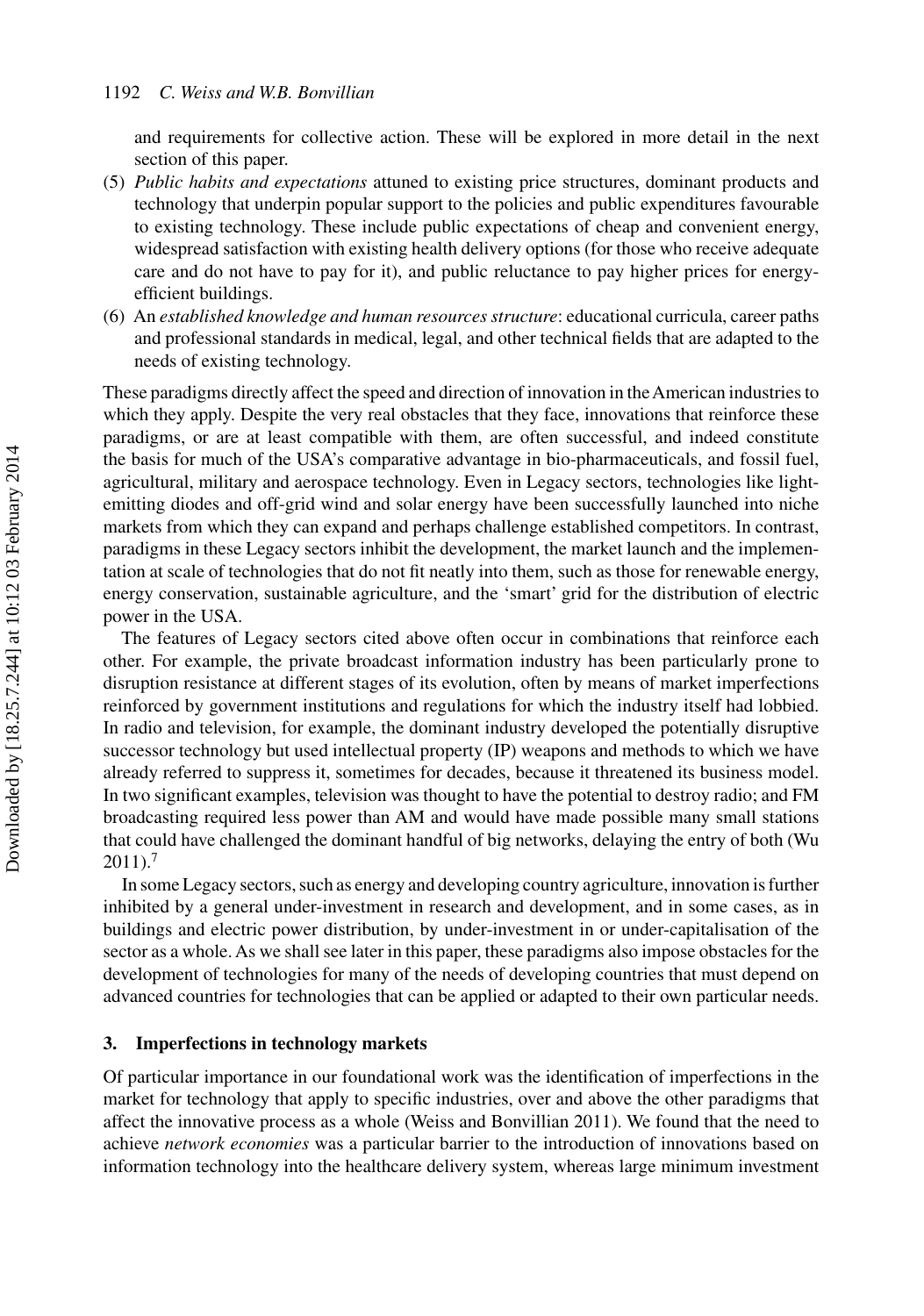size (known to economists as 'lumpiness') was important to innovation in the pharmaceutical industry, whose business model depends on highly profitable 'blockbuster' drugs, and in the development of engineering-intensive technologies like carbon capture and sequestration and enhanced ('hot rocks') geothermal in the energy sector.

The imperfection of 'split incentives', in which the benefits of innovation go to someone other than the investor, is an obstacle to innovation in the application of information technology to both the 'smart'electric power distribution grid, in which the cost of investments in increased reliability cannot be readily passed on to consumers, and in the delivery of health services, in which the cost of investments in increased efficiency cannot be passed on to patients and insurance companies. This imperfection also applies to energy conservation technologies for buildings, where landlords are reluctant to make efficiency investments whose benefits they have historically not been able to recapture.

The need for *collective action* is a particularly important obstacle to innovation in the building industry, which is composed of numerous undercapitalised firms. It is also a factor in the commercial airline industry, which is also undercapitalised and which has benefited from innovation historically funded by the military budget, a pattern that has been undermined by the reduction in the procurement budget for military aircraft and the divergence between civilian and military aircraft performance requirements. As we shall see below, the need for collective action is also an important factor in innovation in agriculture.

The pattern of *government regulation* can also have a major impact on innovation. This is often influenced by *institutional structure* (Section 2, above), but is elaborated here because of its particular effects on technology markets. Regulation can protect incumbents from more innovative new entrants, as in the history of commercial aviation, trucking or telecommunication before deregulation efforts (e.g. [Johnson 1995; Levine 1981;](#page-18-0) [Robyn 1987\)](#page-19-0). Alternatively, regulation can operate to encourage new technology entry, as with the acid rain provisions of the Clean Air Act Amendments of 1990 that encouraged, through a cap and trade system, new entry of  $SO<sub>2</sub>$  scrubber technology. In other words, regulation can either encourage or discourage innovation, depending on how it is structured and designed [\(Ellerman et al. 2000\)](#page-17-0).

The socially desirable innovations needed to disrupt the paradigm of a Legacy technology often depend on environmental or other non-market considerations that are driven by government policy (as, for example, carbon charges) or by consumer willingness to pay extra (as, for example, organic produce or sustainably grown timber). Either of these drivers requires agreed external criteria that embody these values and can be the basis for an agreed replacement standard against which putative alternatives can be judged. These criteria and standards tend to be works-in-progress (examples include evidence-based medicine, 'smart' grid standards, and information technology standards for health services delivery) and are frequently contested (for example, low-carbon versus renewable energy technologies). This lack of standards adds to the usual problems that face all innovations, disruptive or not.

#### **4. Exporting inappropriate paradigms**

We now turn to the international dimension of our analytic framework, and to the concept that implicitly underlies the regime defined and enforced by the World Trade Organization (WTO) and by the Trade Related Aspects of Intellectual Property Rights (TRIPS) regime in areas other than agriculture. This regime constitutes the international analogue to the domestic quasi-free market defined in our previous publication [\(Weiss and Bonvillian 2011,](#page-20-0) 166ff).<sup>8</sup> This system is universally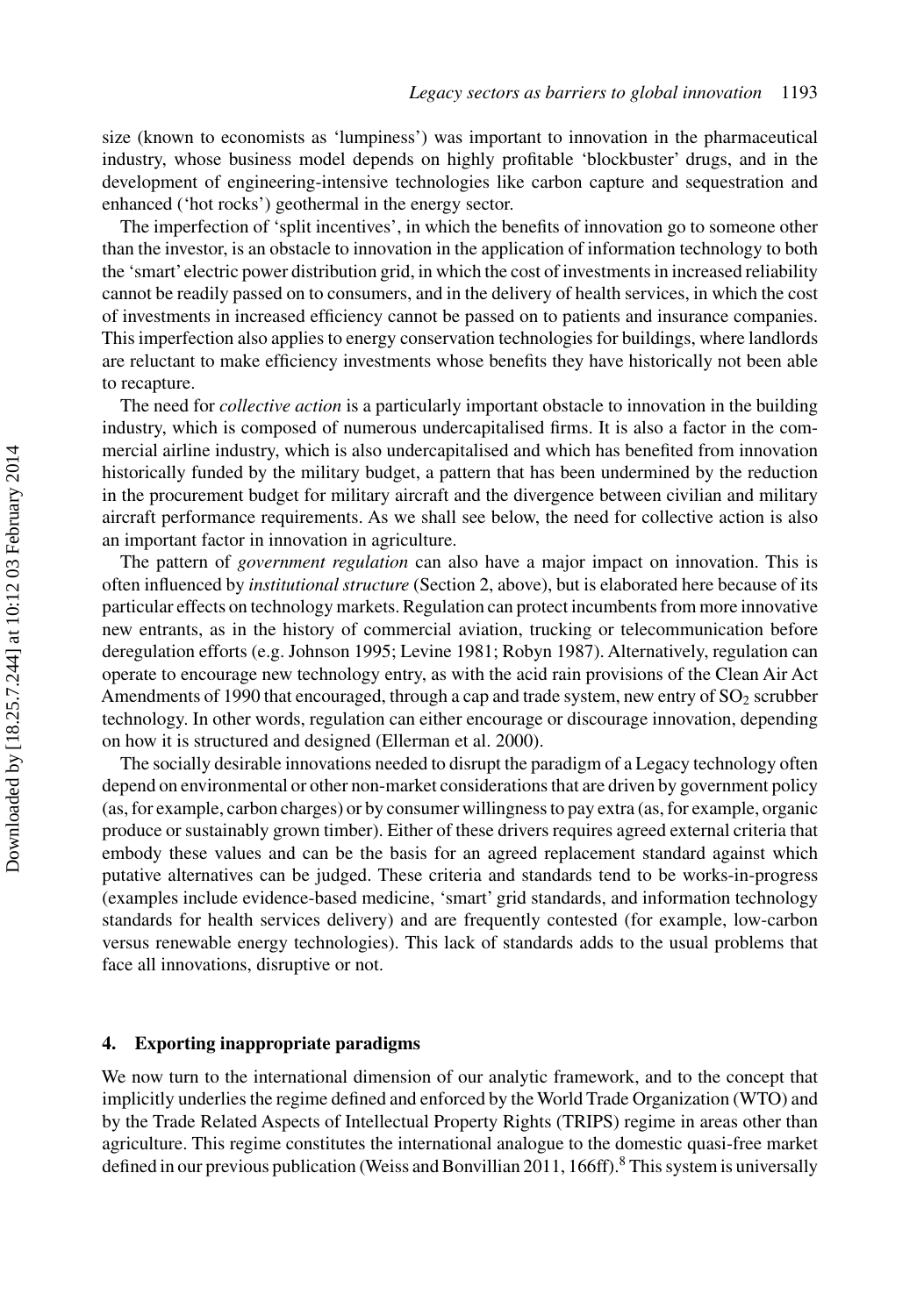accepted among advanced industrial countries as the basis of the globalised knowledge economy and is enshrined in WTO and TRIPS.

Within the constraints of the WTO system, each sovereign country is entitled to evolve its own national innovation system and its own domestic paradigm. Any country may make investments in innovative capacity – defined broadly to include business climate, capital markets, connectivity and physical infrastructure, as well as support to research and development, scientific and technological services, and human resources – and consequent dynamic comparative advantage. Once a new product is developed, WTO rules make it difficult for other countries to restrict it from being imported, with largely theoretical exceptions for products deemed to have detrimental environmental or public health effects. The system of IP rewards innovation by protecting the resulting monopoly and the consequent economic rents of the innovator. The quasi-free international market in technology leads to an inherent conflict between IP rights, which are essential to encourage vital private investment in innovative technology, and needed global environmental, public health or other benefits associated with widespread implementation of many innovations in complex established Legacy sectors. This conflict admits of no clean universal solution, but must be addressed case by case. In agriculture, development assistance agencies, private foundations, non-governmental organisations, and even some multinational corporations have undertaken to make available innovative technology to farmers who otherwise could not afford them [\(ISAAA](#page-18-0) [2013\)](#page-18-0). In infectious disease, major programmes of research and technical assistance have long been underway [\(Gates Foundation 2011\)](#page-17-0). In energy, some programmes of international collaboration on technology implementation and to some extent on pre-competitive research are gradually taking shape (CEM, n.d.; [ECPA 2013; GBEP 2013;](#page-17-0) International Renewable Energy Agency 2013[;](#page-18-0) [U.S. Department of Energy 2011a, 2011b; World Bank 2008a\)](#page-20-0).

The impact of the quasi-free market on developing countries is mixed. The 'Gang of Four' (Korea, Singapore, Taiwan, and Hong Kong) made the necessary investments in dynamic comparative advantage during the 1970s and 1980s and these nations are competitive in the new knowledge economy. Likewise, China, India and perhaps Brazil and Mexico are on their way to becoming 'innovative developing countries' [\(Mashelkar 2008\)](#page-18-0). Gulf States could, if they so choose, use their oil money to finance and benefit from innovation, especially given the continuing financial crisis in Europe and the USA. A few other developing countries – Thailand, Malaysia, Turkey and Chile, perhaps- are also within range. The 'Arab Spring' may revitalise science and technology in some North African countries [\(SciDevnet 2012\)](#page-19-0). But the challenges for smaller and least developed countries (LDCs) are much more serious because markets and technology are moving so fast, and because some of the methods used by the Gang of Four are now forbidden by the WTO (although China evades WTO restrictions because of the allure of its huge market for foreign investors).

The result is *asymmetric innovative capacity*, in the sense that most developing countries are technology takers and have no choice but to accept technology from advanced countries and hence to import paradigms that evolved in advanced countries under quite different circumstances [\(Kaplinsky et al. 2009\)](#page-18-0).<sup>9</sup> This works well if the needs of a developing country are the same as those of advanced countries, directly or with minor modifications, as, for example, in the case of middleclass banking services. Occasionally, as in the specific case of cell phones, developing countries have not only leapfrogged legacy landline technology but also built on imported technology to make world-class innovations in mobile finance to suit their own needs and situations. However, the export of paradigms from developed countries can also result in the importation of ill-suited technological patterns that inhibit innovation that might otherwise have been directed towards social objectives – high-tech hospitals rather than well-designed rural clinics, for example.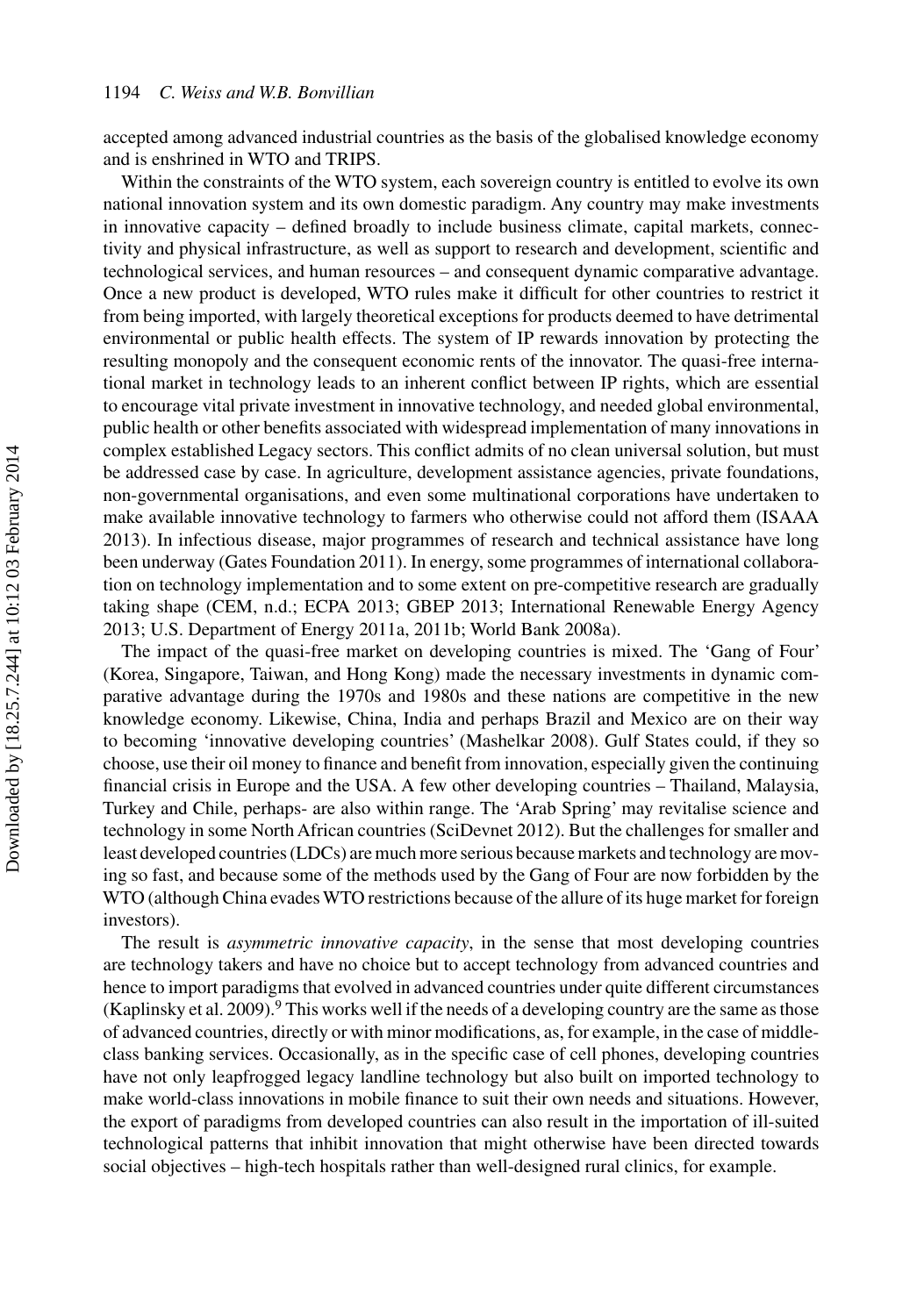With important exceptions, developing countries have historically lacked sufficient technical and innovative capacity to strike out on their own to develop technologies not based on or adapted from models from advanced countries, or even to choose to import technologies from smaller exporters whose situation is closer to their own (a choice that may require resistance to political pressures and to temptations to corruption in public procurement).

The international technology market in developing countries (LDCs) involves important additional market imperfections. Capital goods specifically suited to conditions in developing countries require economies of scale in manufacture, which may be difficult to achieve if their market is scattered across many countries and if innovative firms in developing countries lack the expertise and infrastructure for worldwide marketing. Moreover, the combination of lack of market power and lack of technical and innovative capacity results in important areas of 'orphan technology' – technologies like malaria vaccine that would answer a critical social need, but that have no commercial market and are, therefore, dependent on public sector intervention by governments, private foundations, non-governmental organisations or development assistance agencies based in advanced countries.

The situation is brightened by a number of promising developments. The research arms of bilateral and multilateral assistance agencies, including the specialised agencies of the United Nations, have long sought to overcome these obstacles. More recently, their efforts have been complemented by new technologies and new actors. The revolution in information and communications technology has provided disruptive technologies in finance, education, health services delivery, small business creation and all aspects of logistics and coordination (Kaplinsky et al. 2009[; Kaplinsky 2011\).](#page-18-0)

The rise of India and China, which have large markets compared to those of other developing countries and the innovative capacity to develop products to satisfy them, has helped to create markets for efficient, low-cost products suited to the needs of poor people. The Nano automobile and the low-cost electrocardiograph are pioneering examples. The revolution in information and communications technology has provided a new vehicle for global marketing of products of all kinds (Aker and Mbiti 2010). A growing number of public–private partnerships are now aimed at orphan technologies at the 'bottom of the pyramid', especially in public health and education but also in raising the productivity of scattered small-scale producers [\(Prahalad 2006\)](#page-19-0).<sup>10</sup>

Despite these positive developments, the obstacles to innovation in developing countries remain important. The combination of entrenched paradigms in Legacy sectors in advanced countries, asymmetric innovative capacity, lack of market power and assorted imperfections in domestic and international markets inhibits the development and spread of innovations that could make important contributions to global humanitarian, development and environmental problems. We explore these considerations as they apply to agriculture and energy, using our expanded analytic framework.

### **5. Industrial agriculture as a disruption-resistant legacy sector**

The USA has a strong techno*/*economic*/*political*/*social paradigm for large-scale, mechanised, input-intensive industrial agriculture – big subsidies, strong vested interests, a well established value network, strong public expectations and habits, and a well-established knowledge structure – all of which reinforce the effects of the vast land and water resources and continent-sized market in favouring industrial, input-intensive agriculture [\(Pollan 2006; Roberts 2008\)](#page-19-0).<sup>11</sup> The US Department of Agriculture (USDA) at the federal level has supported this model with subsidies, low-cost lending and price supports, research, development and extension programmes, and the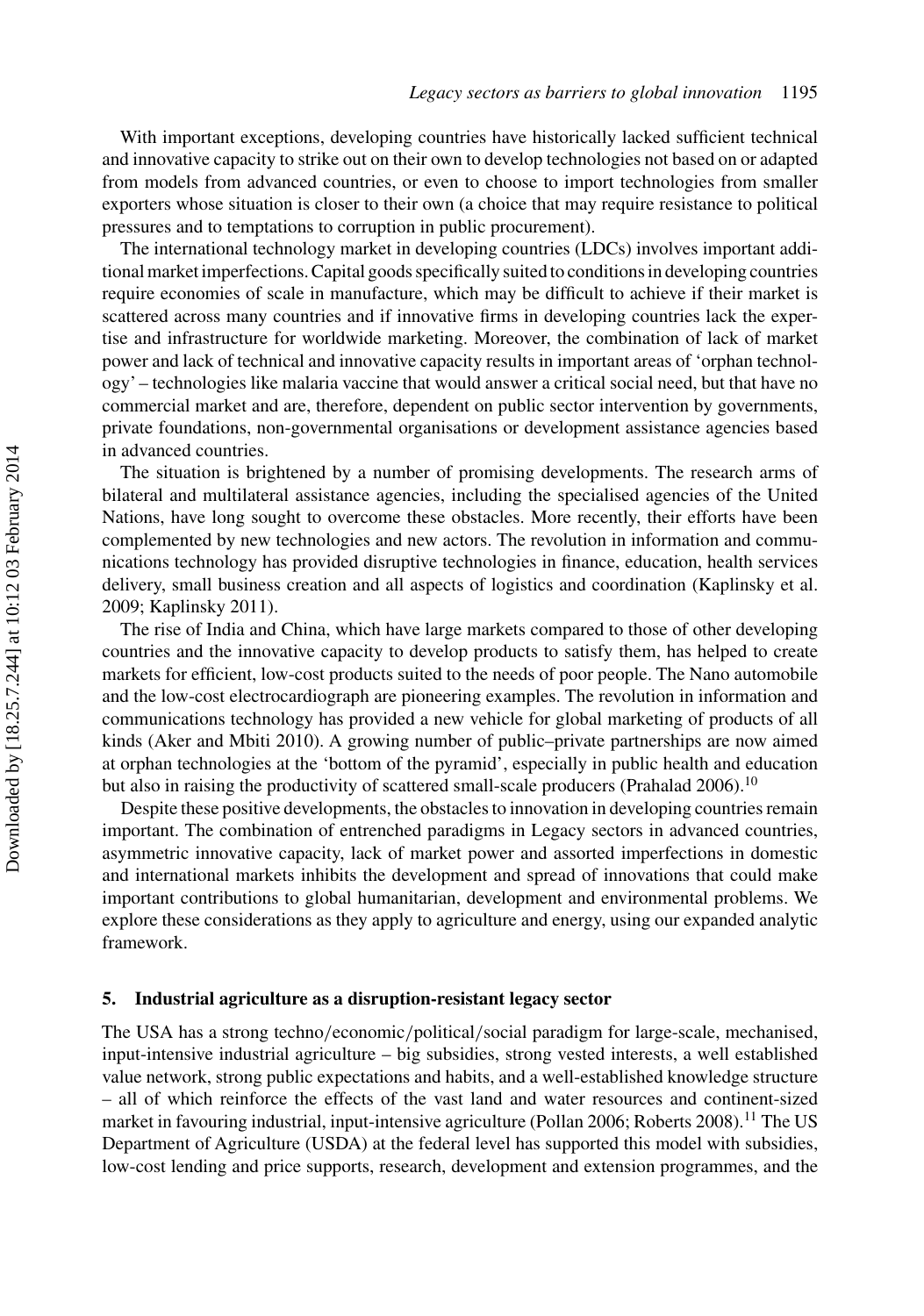educational and research functions of the land grant colleges that it helps support at the state level. This has helped overcome the problem of *collective action*, introduced in part II, facing the fragmented US agricultural sector, characterised as it is by a vast number of small, thinly capitalised, still largely family-owned farms.<sup>12</sup>

However, 'sustainable' agriculture – low-input agriculture that minimises environmental disruption and resource use and has largely been, to date, smaller in scale – generally has not directly benefitted from this paradigm. In addition to the weight of historical development favouring industrial agriculture, sustainable agriculture suffers from a number of intrinsic problems. First, sustai[nable agriculture is subject to many alternative definitions \(USC;](#page-19-0) National Research Council 2010a).<sup>13</sup> Sustainable can incorporate 'organic' agriculture; generally speaking, organic can be characterised as defined and labelled 'practices that foster cycling of resources, promote ecological balance, and conserve biodiversity; synthetic fertilizers, sewage sludge, irradiation, and genetic engineering may not be used' [\(U.S. Department of Agriculture 2010\)](#page-19-0). However, various standards for the definition of 'organic' agriculture disagree on whether any use of chemical pesticides, inorganic fertiliser, bovine growth hormone, or genetically modified (GM) crops is to be allowed. Other possible definitions would require free-range livestock, much more efficient water irrigation, minimum energy use, minimum environmental footprint, or local production that minimises transport between the sites of production and consumption [\(Merrigan and Lockeretz](#page-18-0) [2009\)](#page-18-0). Second, although there certainly are signals this is changing,<sup>14</sup> sustainable agriculture in the USA did not benefit in the past from many of the services of the USDA and the land grant research system that together supply a scale of support that largely overcomes the collective action problem for American industrial farmers. On the contrary, most organic producers of whatever stripe have been small scale and ill-equipped to carry out research.

The result is that organic and sustainable farmers have been forced to establish themselves as an upscale, high-cost niche market. It is expanding rapidly from a low base, but despite the high hopes of its devotees, does not yet show clear signs of becoming a truly disruptive technology that can reach a scale to challenge the strongly entrenched, prevailing paradigm of high-input, large-scale industrial agriculture [\(Smith 2007\)](#page-19-0). Indeed, the most promising sign that sustainable and organic agriculture may be 'mainstreamed' into the prevailing paradigm is its adoption by large-scale farmers – who in some cases achieve compliance with official organic standards by use of environmentally questionable, energy- or water-intensive technology [\(Rosenthal 2011\)](#page-19-0).

The remarkable success of industrial agriculture, coupled with the Green Revolution, has been that it has scaled production to more than meet population growth;<sup>15</sup> continuing world population expansion and developing world industrialisation require food production gains at an accelerating pace indefinitely, reinforcing the dominance of input-intensive methods [\(Smil 2001\)](#page-19-0). Even so, there are potential forcing mechanisms for a different kind of agriculture in the USA and other countries lurking in the wings. Water availability is a growing world problem, including in the USA; climate change may accelerate this shortage and disrupt current world food production patterns over time [\(Dahlman 2012\)](#page-17-0).<sup>16</sup> The rise in energy costs provides another threat to the industrial scale of capital equipment and fertiliser production pervasive in US agriculture (U.S. Department of Agriculture  $2013a$ .<sup>17</sup> [In](#page-19-0) [other](#page-19-0) [words,](#page-19-0) [limits](#page-19-0) [on](#page-19-0) [the](#page-19-0) [heavy](#page-19-0) [resource](#page-19-0) [inputs](#page-19-0) [requ](#page-19-0)ired by industrial agriculture may force a different kind of resource balance in agriculture. There is thus the possibility that a more sustainable agriculture may in time disrupt the Legacy sectors in US agriculture and provide a source of technology better suited to the needs of developing countries as well, as discussed further in the following section [\(United Nations 2011\)](#page-19-0).<sup>18</sup>

While the focus here is on the production of food crops, this production system is further embedded in a complex food system. The economic advantage in food is in value-added crops through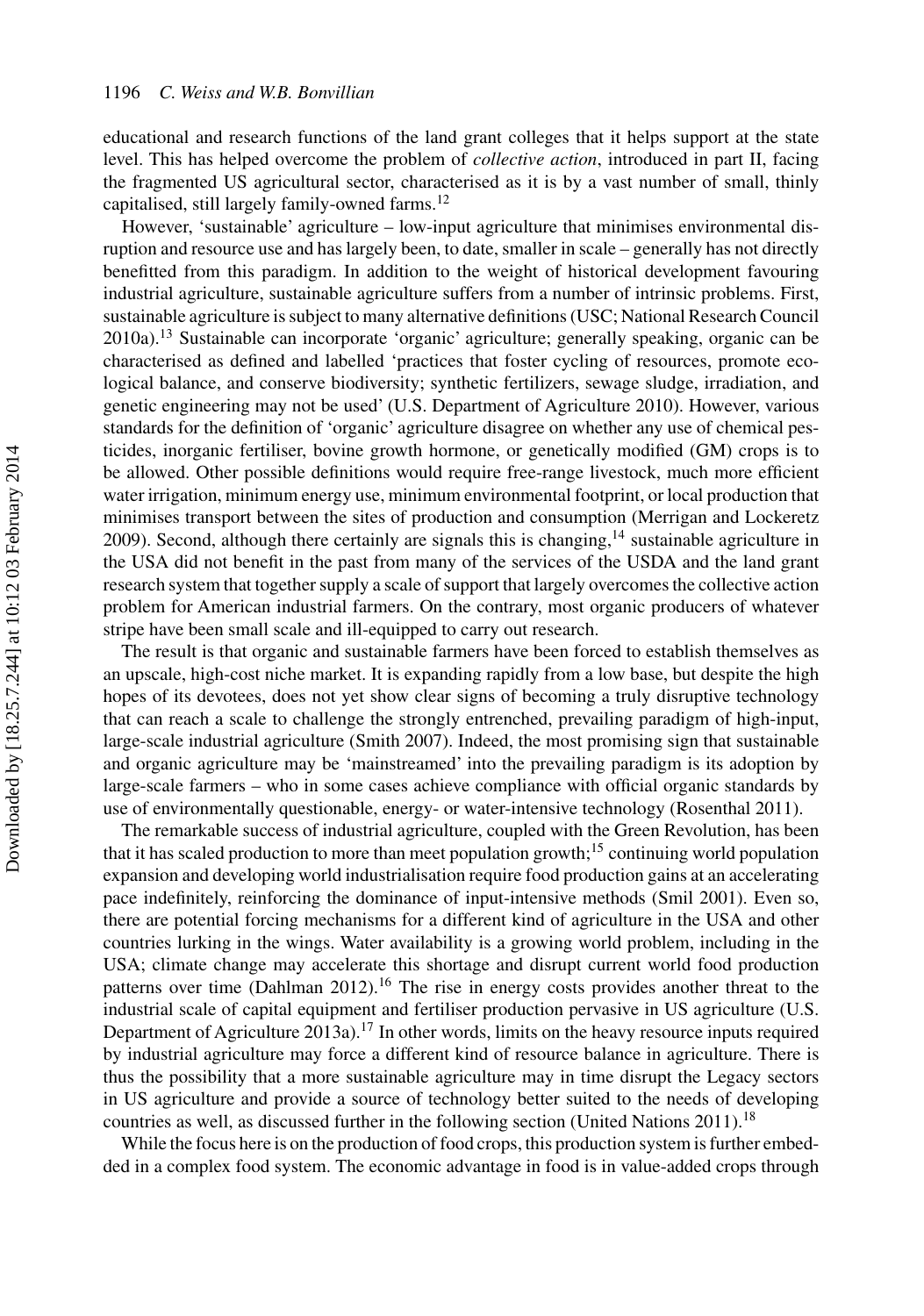processing and packaging foods. There is limited profit in produce that moves directly to grocery stores, but even greater price pressure on commodities that go into food manufacturing. The food system includes farms and their agricultural practices, processed food production, the international agricultural trading system, food transport and consumer health and nutrition delivery. The global interconnectedness of food processing can make the food system vulnerable, leading to increased food security risks due to shifts, for example, in the availability and price of fossil fuels for transport or unexpected weather patterns, with perverse subsidies that can disrupt markets and access, and with a notorious pesticide 'circle of poison' that can affect consumer health [\(Roberts](#page-19-0) [2008\)](#page-19-0).19 A global network of agricultural transport for processed as well as unprocessed food leads to tradeoffs between efficiency of transport and food quality, such as through plant breeding that delays ripening, but can reduce nutritional value, and the global spread of disease, usually bacterial, through increasingly efficient transport. Although our focus is on the production system for agricultural goods, this, in turn, is part of a larger and additionally complex food system that likewise has many of the properties of a Legacy sector.

#### **6. The international market in agricultural technology**

Turning now from the USA to the international picture, industrialised countries have their own systems of agricultural education, research and extension, and agricultural policies that define their own domestic paradigm, reflecting societies accustomed to cheap food and a well-established market system of processing and distribution of agricultural products. All advanced countries subsidise their agriculture in one way or another, in order to assure their populations cheap food and stimulate exports. Farmers and agribusiness, which are overrepresented politically in most advanced countries, heavily defend these subsidies, which are complemented by research, extension and other institutions that provide necessary innovative capacity and technical services.

Many small-scale farmers in developing countries, by contrast, practice organic agriculture by default, largely because they are too poor to afford industrial inputs such as fertiliser, pesticides, mechanised irrigation and heavy equipment. Many of these farmers would seek, if they were affordable, more such industrial inputs because in this way they could increase yields. Like farmers everywhere, farmers in developing countries suffer from *collective action* problems, but the institutions serving them are much weaker than those in advanced countries. Research and extension institutions are much less effective – an aspect of the *asymmetric innovative capacity* discussed earlier – and when they do exist are typically patterned on those of the advanced countries. Besides, technology for sustainable agriculture tends to be more locality specific than industrialised agriculture, and hence would put much heavier requirements on these researchers and extension workers for response to local conditions and hence for collaboration with farmers. Thus, higher yield but sustainable technologies appear somewhat elusive for the developing world.

This means that developing countries have limited opportunities to develop innovative, sustainable technologies that protect their environment, which by and large is more sensitive to unsustainable practices than that of temperate zones because of warmer temperatures and more fragile soils (McIntyre et al. 2009).<sup>20</sup> This situation is exacerbated by an overall under-investment in developing country agriculture and agricultural research, and by the imperfections in the global market for agricultural products – most especially by the subsidies to and protective tariffs around developed country agriculture that encourage dumping of surplus production into export markets [\(World Bank 2008b,](#page-20-0) Chaps. 6–7, 4). The well-known result of these subsidies is to reverse the classical comparative advantage in agriculture that should be enjoyed by tropical countries, and hence to depress investment in agriculture in these countries [\(Johnson 1991\)](#page-18-0).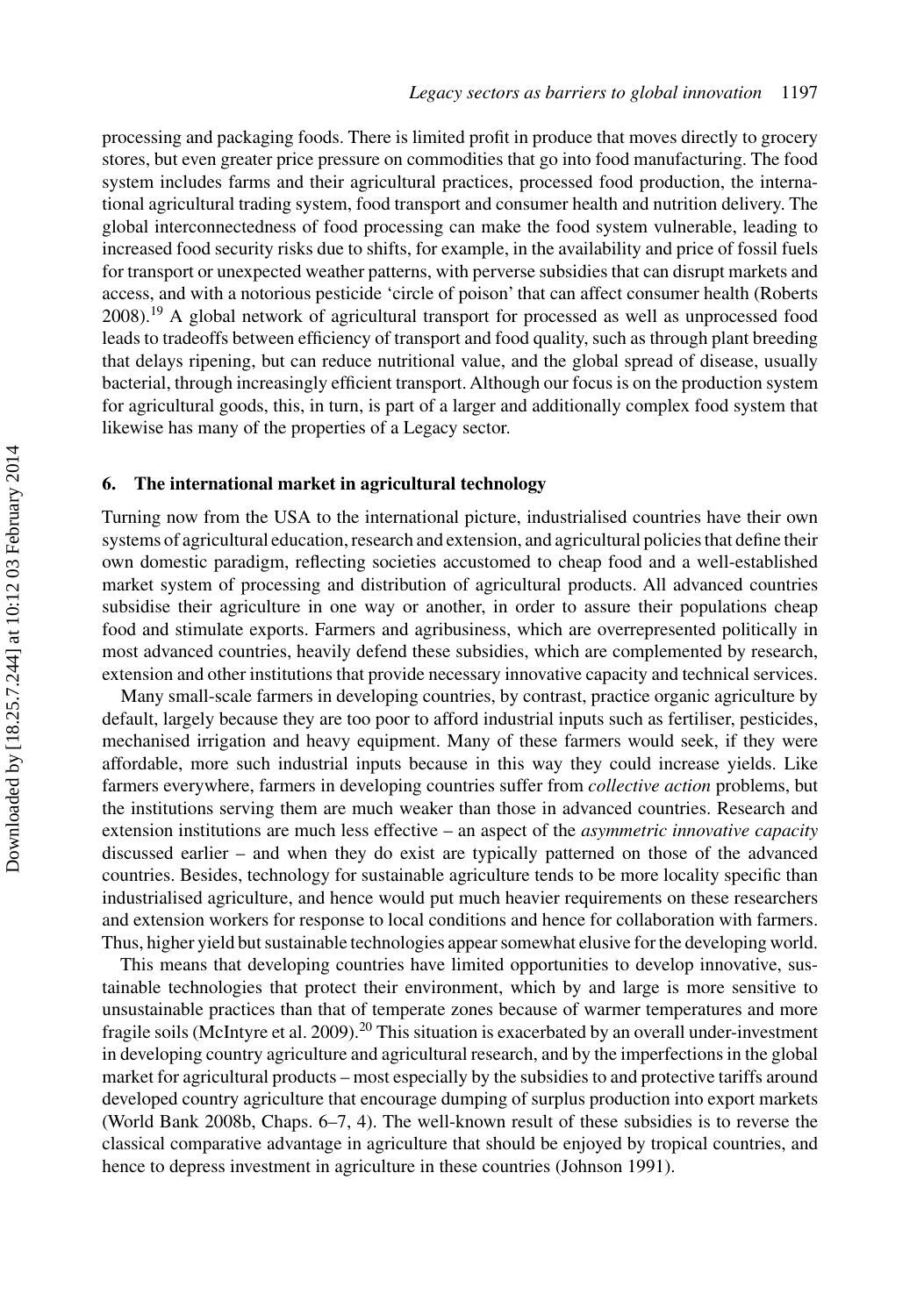The upshot of this situation is that the input-intensive system of agriculture that characterises advanced country agriculture has been exported to the developing countries in modified form. The first stage of this paradigm export was the Green Revolution, $2<sup>1</sup>$  in which internationally supported research laboratories (that helped to overcome the problems of both *asymmetric innovative capacity* and the need for *collective action*) transferred and adapted technology for high-yielding varieties of cereal grains, including wheat and rice, based on selection and hybridisation techniques that were already in use in Japan and the USA [\(Conway 1998; Easterbrook 1997;](#page-17-0) Gaud 1968; [Vietmeyer 2010, 2011\)](#page-20-0). These crop development efforts to suit local production conditions were coupled with modern management efforts, irrigation techniques, synthetic fertilisers and pesticides and large-scale production of seed embodying higher yield, pest resistance and other desirable characteristics.

As with other forms of advanced country technology, this has resulted in major tangible benefits: greatly increased yields and much lower food prices initially in Mexico, Pakistan and India, then more broadly in Asia and Latin America than would otherwise have been the case. This arguably avoided the widespread starvation in India that had been authoritatively predicted, and may have saved a billion lives worldwide from starvation [\(Ehrlich 1969;](#page-17-0) Inter Academy Council 2004; [Paddock and Paddock 1967;](#page-19-0) [Vietmeyer 2011\)](#page-20-0). At the same time, it put stresses on tropical environments in the form of erosion, chemical pollution and water stress that might have been avoided had there been more understanding of and attention to sustainability from the beginning [\(Conway 1998;](#page-17-0) [National Research Council 2010a,](#page-19-0) Chap. 8).

The point here is not to offer criticisms of the Green Revolution, on which there is ample literature, but to point out that it was based on an advanced country paradigm, because the need to raise developing country yields in the light of increasing population was urgent and because no alternative, less input-intensive technology was available for transfer. Indeed, the use of fertiliser and pesticides in developing countries was so low in the 1950s that it was thought urgent at the time to increase them. The research and extension capabilities in Mexico, India, Philippines and many other developing countries increased dramatically, but the model was from the USA, Great Britain and France, reflecting their national agricultural paradigms.

The export of this paradigm has been further complicated by the recent impact on developing countries of three issues of foreign origin: the modest rise in food prices caused by competition for land use induced by subsidies to food crops, especially corn (Baffes and Haniotis 2010), the purchase of agricultural land in LDCs by public and private investors in wealthy, land- or water-short countries [\(Kugelman and Levenstein 2013; Minot 2011\)](#page-18-0) and the export to developing countries of the largely E[uropean](#page-19-0) [controversy](#page-19-0) [over](#page-19-0) [GM](#page-19-0) [crops](#page-19-0) [\(Runge and Senauer 2007;](#page-19-0) National Research Council 2010b; [Wedding and Turtle 2013\)](#page-20-0). In the last case, European risk*/*benefit calculus – one perhaps appropriate to a region with ample food supplies – has been exported to countries where GM crops could make a major contribution to agricultural productivity [\(Gruskin](#page-18-0) [2012;](#page-18-0) Paarlberg, Borlaug, and Carter 2009).<sup>22</sup> This can be viewed as a *governmental regulation* market imperfection [\(Giddings et al. 2012\)](#page-17-0).<sup>23</sup>

Critics point out quite correctly that existing GM crops benefit mostly large industrial farmers in advanced countries – but this is a matter of the choice of research objectives, itself a reflection of an entrenched paradigm. If researchers were tasked with, and given adequate resources for applying GM techniques to sustainable agriculture, the resulting technology could be quite different. Here the *lumpiness* of research on GM crops poses major obstacles to agricultural researchers in LDCs, $^{24}$  as the cost of a single commercial GM crop exceeds the entire budget of the Consultative Group on International Agricultural Research (CGIAR), the major network of international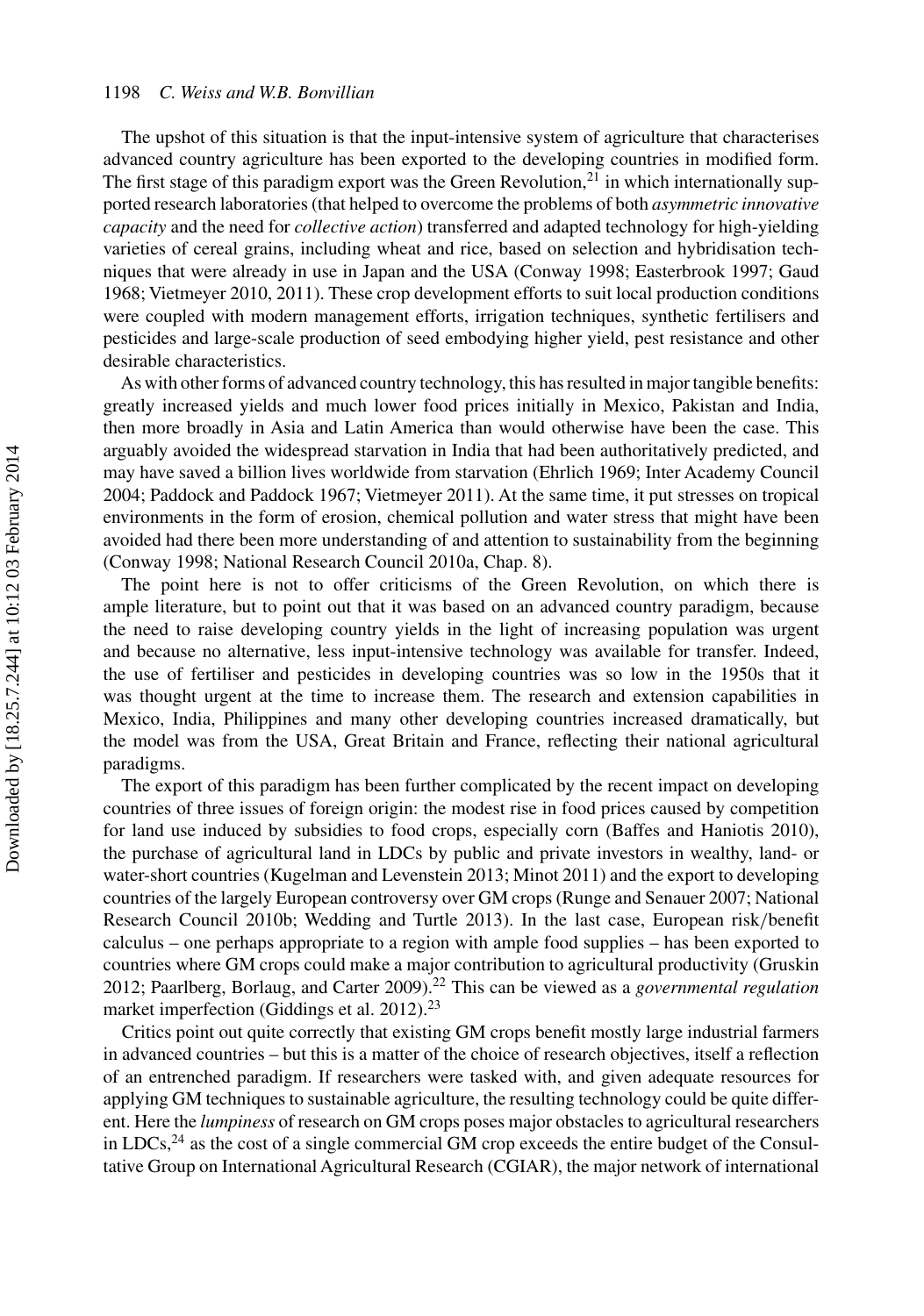laboratories devoted to agricultural research for developing countries (CGIAR; Baum and [Lejeune](#page-17-0) [1986\)](#page-17-0).

The impact of IP protection on the availability of GM crops suited to the needs of developing country agriculture is more complicated. The Green Revolution, as noted above, was based on food crop varieties adapted by publicly funded international research laboratories from varieties developed by government and university laboratories in Japan, the USA and Europe, and placed by them in the public domain. The large commercial seed companies raised no objection to this system. Nor did governments raise objections to the international exchange of genetic material, which was correctly perceived to be of universal benefit. GM crops, in contrast, are developed by private companies and are subject to IP protection. Private foundations can facilitate the donation of these IP rights to developing country laboratories (e.g. [ISAAA 2013;](#page-18-0) [Nature Biotechnology 2012\)](#page-19-0).<sup>25</sup>

There are, to be sure, possibilities for increased sustainability through a major shift within the prevailing paradigm of high-tech industrial agriculture, driven by disruption of traditional growing patterns due to climate change and by increasing global water shortages, as suggested in the previous section. Networks of low-cost sensors and radio frequency identification in plants and soil could enable far more efficient delivery of dosages of nutrients and water appropriate to particular plants and field areas.<sup>26</sup> Coupling drip irrigation techniques with a sensor system that delivers water based on the needs of different parts of fields could add significant conservation efficiency. Small-scale, semi-autonomous robotics responsive to field sensor networks could replace some of the current energy-intensive, large-scale mechanised equipment. Harvesting could occur when the network indicates particular plants are ready not on a fixed preset calendar date. Genomics[-assisted plant breeding offers further technological options \(Kingsbury 2009;](#page-18-0) Lusser et al. 2012; [National Research Council 2012\)](#page-19-0).

In agriculture as in energy, there is no single technological silver bullet; different geographic and climatic regions as well as nations will require differing approaches to agricultural conservation and technology. Any new agricultural technologies must still go through the cycle of research, development, prototyping, and test beds to demonstrate efficiencies and costs, and enable enough early deployment to drive down a cost curve so as to be competitive with industrial agriculture. The social features – the established knowledge system – of the existing paradigm require shifts in the focus of the US agriculture research and education system, $^{27}$  with a corresponding need for agricultural science expe[rtise in the developing world](#page-19-0) [\(Grant 2009; McIntyre et al. 2009;](#page-18-0) National Research Council 2010a).<sup>28</sup> At the low end of the technological scale, agricultural researchers in developing countries are devoting increasing attention to the contributions of individual farmers to indigenous innovation through new methods of participatory research and extension [\(Reij and](#page-19-0) [Waters-Bayer 2002\)](#page-19-0). Even so, the problems of *collective action*, *split incentives*, *government regulation*, *lumpiness* and *the established knowledge system* in the legacy agricultural sectors of both the developed and developing world remain; until they can be overcome, such a transformation will remain elusive.

### **7. The international fossil fuel economy**

Our previous publications set forth the characteristics of the technological*/*social*/*economic*/* political paradigm that underlies the fossil fuel-based energy economy in the USA and by extension on all advanced countries (Bonvillian and Weiss [2009,](#page-20-0) 289–300). In this paradigm, producer incentives are misaligned with the broader environmental need to conserve energy and minimise carbon dioxide emissions, as well as the geopolitical and economic need to minimise the importation of petroleum. Both of these social needs apply worldwide, in the sense that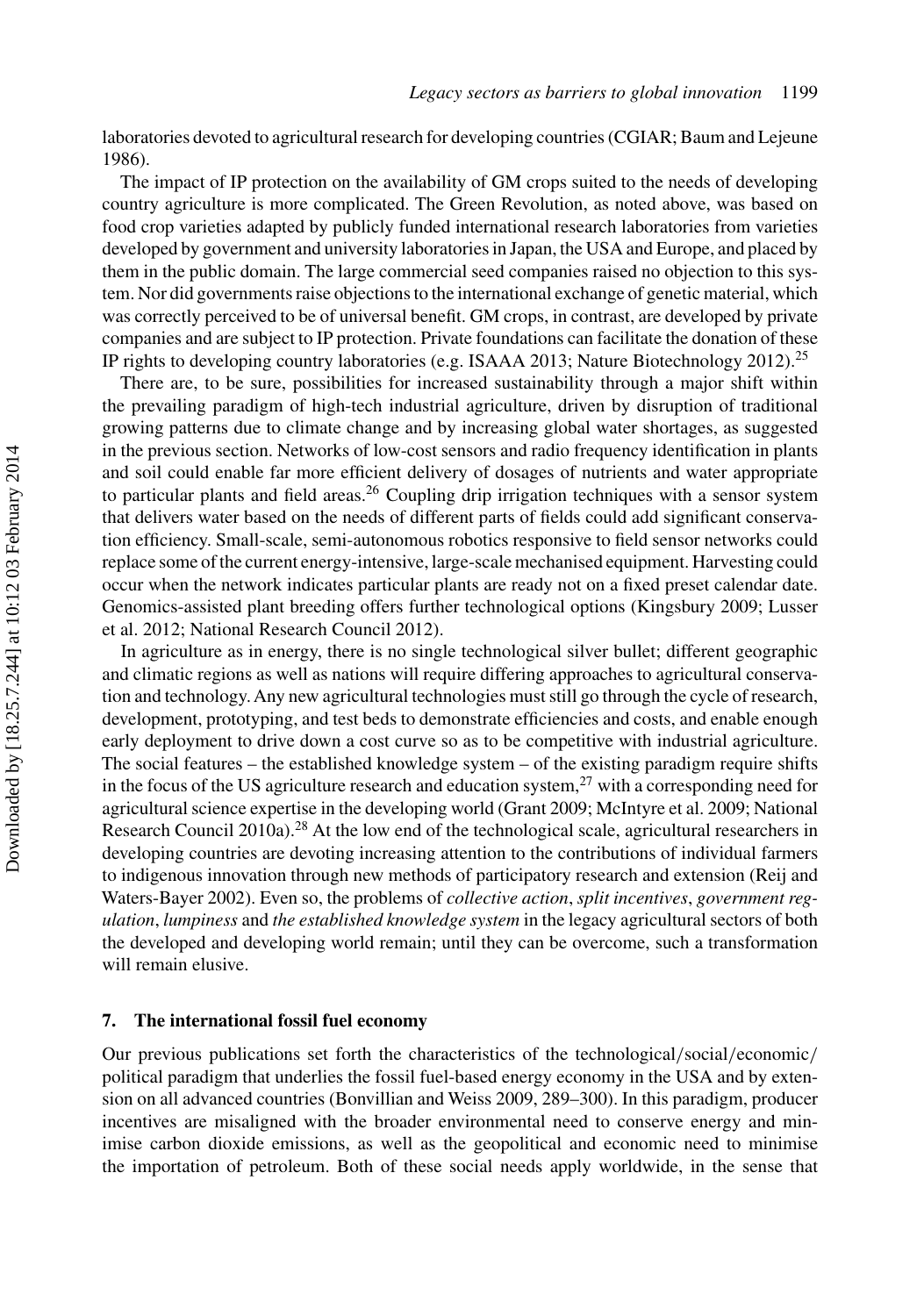it is in everyone's interest that everyone else apply carbon-minimising and energy-conserving technology, no matter where on earth they live.

The quasi-free international market in energy technology thus leads to the tension, previously discussed, between the desire of innovators and innovating nations to realise the gains of IP rights, on the one hand, and global environmental and security externalities, on the other. IP rights are essential to encourage private investment in innovative energy and energy-using technology. On the other hand, the existence of global externalities implies that a free exchange of innovative technology would be desirable to encourage the implementation of technologies that minimise carbon dioxide emissions and petroleum imports [\(Weiss and Bonvillian 2011,](#page-20-0) Chap. 7).

At a minimum, these global externalities justify a substantial programme of international collaboration on pre-competitive research as well as in technology implementation, and in fact some efforts at such programmes are underway. Innovative crossover efforts are underway in countries that do not share the impediments of American paradigms, such as China, and feed-through tariffs and other policy instruments that encourage the use of renewable energy technologies in Germany and Spain, and the production financing by provincial Chinese governments for US-developed advances in ener[gy](#page-17-0) [technology](#page-17-0) [that](#page-17-0) [the](#page-17-0) [USA](#page-17-0) [is](#page-17-0) [not](#page-17-0) [prepared](#page-17-0) [to](#page-17-0) [implement](#page-17-0) [at](#page-17-0) [scale](#page-17-0) [itself](#page-17-0) [\(](#page-17-0)Clean Air Task Force 2013; Asian Clean Energy Innovation Initiative 2013). While the USA may reasonably wish to benefit from its own innovations rather than shifting their market-creation gains to China, in effect these constitute pilot projects for technologies that could be potentially disruptive back in the USA should market imperfections and other obstacles somehow be removed [\(U.S.](#page-20-0) [Department of Energy 2011a](#page-20-0), 2011b). Either way, the implementation of these technologies would greatly benefit American consumers – although at the potential cost of competitive disadvantage of American producers. On the other hand, we cannot count on China or any other country to take up the slack in developing and launching technologies for which there is unlikely to be a near-term commercial market because of deeply entrenched obstacles in a global Legacy sectors paradigm.

The absence of carbon charges or other incentives for carbon-saving technology poses obstacles even at the stage of research collaboration, especially when large sums of money are involved, as is the case for demonstration projects of lumpy, engineering-intensive technologies like carbon capture and sequestration and enhanced ('hot rocks') geothermal [\(Stavins 2012\)](#page-19-0). Firms and countries will likely slow the investment of billions of dollars and the time commitment of its best technical people in a risky technology that will be economic only if carbon charges come into widespread global use [\(Business Green 2011;](#page-17-0) [Guardian Environment Network 2011;](#page-18-0) [U.S.](#page-20-0) [Department of Energy 2011\)](#page-20-0).<sup>29</sup>

The situation is further complicated by the rise of China as a major manufacturer of hardware for renewable energy, and increasingly as a major investor in research and technology development in this and related areas (Breznitz and Murphee 2011; Breakthrough Institute and Information Technology and Innovation Foundation 2010, 23–4, 34–8, 48–52, 67–74; [Dahlman 2012;](#page-17-0) [Hargraves](#page-18-0) [and Moir 2010; Kazimi 2003;](#page-18-0) Lewis 2013; [Martin 2011;](#page-18-0) [Pew Charitable Trusts 2010; Tan and](#page-19-0) [Gang 2009\)](#page-19-0). Efforts to launch collaborative research at the pre-competitive level have been hindered by the recession in advanced countries, and by the political complications associated with the rise of China as an economic and possible geopolitical competitor [\(Lewis 2010\)](#page-18-0). It remains to be seen how these issues will play out in the context of specific individual collaboration projects.

#### **8. Global implications of domestic paradigms**

It is a standard observation in the study of the transfer of technology to developing countries that imported technology embodies cultural values essential to industrial modernisation: workforce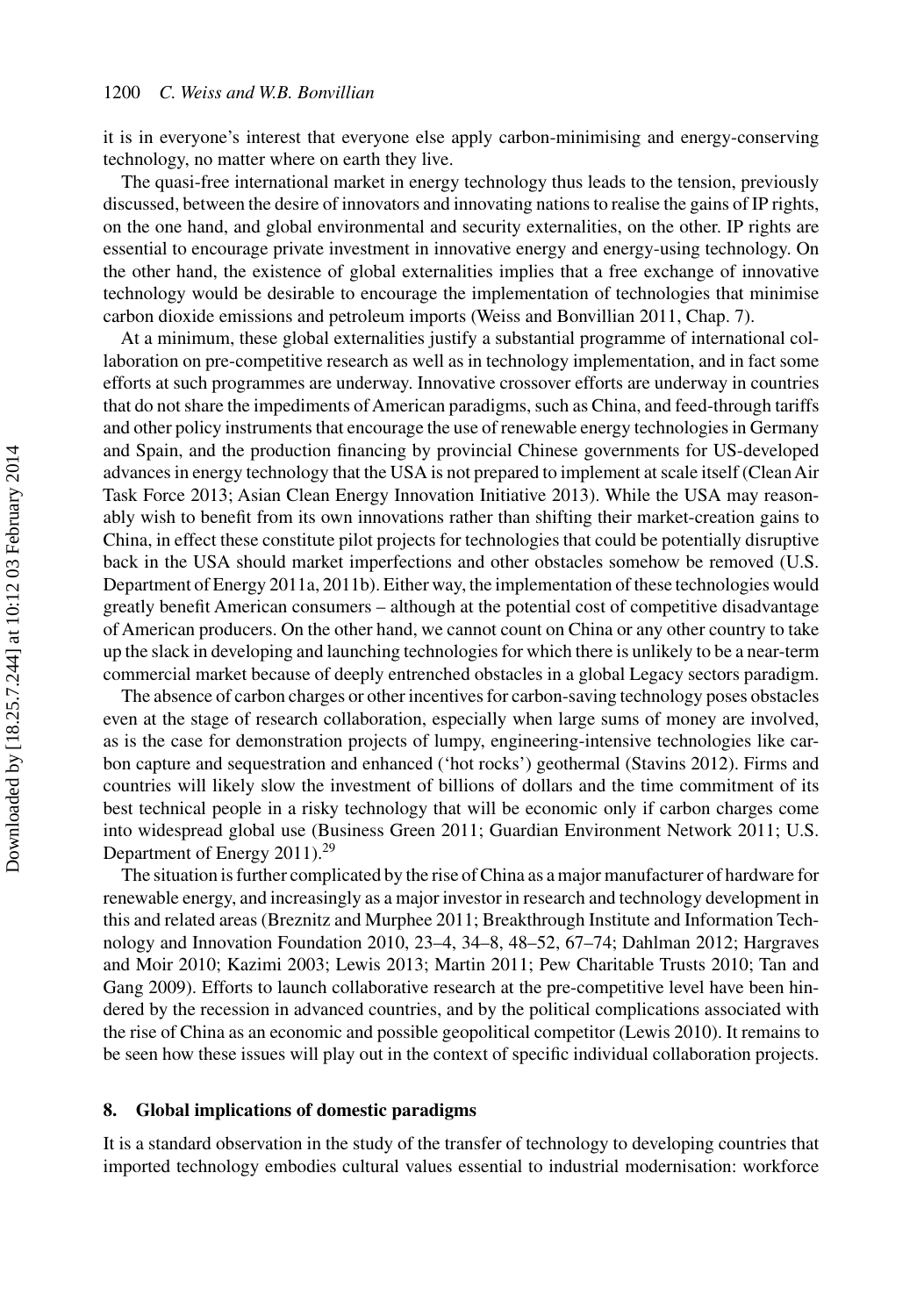discipline, acceptance and support of productivity gains, and understanding of the economic value of time. The older literature on 'appropriate technology' also frequently noted that such imported technology was typically developed to correspond to the factor endowments of developed countries, which it was frequently argued were inappropriate to developing countries [\(Kaplinsky](#page-18-0) [2011;](#page-18-0) [Stewart 1977, 1981\)](#page-19-0).

Neither literature, however, took explicit note of the fact that in some sectors at least, technology in advanced countries embodies less desirable characteristics: lack of cost consciousness, for example, and profligacy in the use of natural resources stemming from their having been treated economically as free goods. Technology in these sectors can result from paradigms that are resistant to change even though they do not take into account important social and environmental objectives in the exporting country, and, in effect, are 'inappropriate' to both the exporter and the recipient. Indeed, it is common to acknowledge this fact indirectly in the form of a wistful hope that the developing countries might avoid repeating the mistakes of the developed countries, and instead 'leapfrog' over legacy technologies and follow a more sustainable path. Continuing resource exploitation and the rapid growth of automobile markets in emerging nations are examples that suggest, however, that this may remain a hope rather than a reality.

With occasional exceptions – cell phones are the most prominent example – this hope by and large has not been fulfilled. As we have seen earlier, agricultural research in developing countries has historically focused on technologies requiring the increased application of fertiliser and pesticides (although to be sure, starting from a very low base), on the assumption that attention to environmental issues could be postponed [\(National Science Foundation 2006\)](#page-19-0).<sup>30</sup> Energy policies in emerging nations have focused on increasing the supply of fossil-fuelled electricity, rather than on supplying energy in forms best suited to conservation and specific end-uses (Goldemberg, Johannson, Reddy, and Williams 1981). Builders in tropical countries have constructed 'modern', glass-walled, air-conditioned skyscrapers, even in desert countries with distinguished traditions of attractive, energy-conserving architecture.<sup>31</sup>

The reasons are not hard to find. First is the familiar problem of 'orphan technology' – technologies for which there is a need but no market. Poor countries and poor people do not offer large enough markets for products like malaria vaccines, which, therefore, depend on the benevolence of rich countries and private foundations [\(McNeil 2012\)](#page-18-0). This is not a market failure. It is, after all, the way markets are supposed to work. They need enough customers with money to pay in order to allow products to be made at sufficient scale to be profitable.

But important imperfections in the international market for technology are also involved here. Developing countries have lacked the technical and corresponding innovative capacity – and perhaps more importantly, the institutional and political strength – to strike out in new directions, although some emerging economies have shown that it is possible to break out of this box. Importation of high-tech equipment makes for attractive photo-ops, and in addition is popular with exporting countries and their development assistance agencies – and not incidentally offers superior opportunities for corruption. 'Advanced', imported technologies have the prestige of the foreign, and have the extra advantage of having been shown to work in their countries of origin – a version of the *first mover advantage*. More generally, these nations point out, why should we take the chance of trying out a new approach, when we can follow a well-worn path blazed by the countries that have already developed? Why have we the responsibility to conserve resources for the benefit of humankind, they ask, when our predecessors in advanced countries have not done so?

The technological*/*economic*/*political*/*social paradigms in innovative countries thus have global as well as domestic implications. Technology trajectories in Legacy sectors whose origins lie in market imperfections peculiar to their country of origin may affect the choice of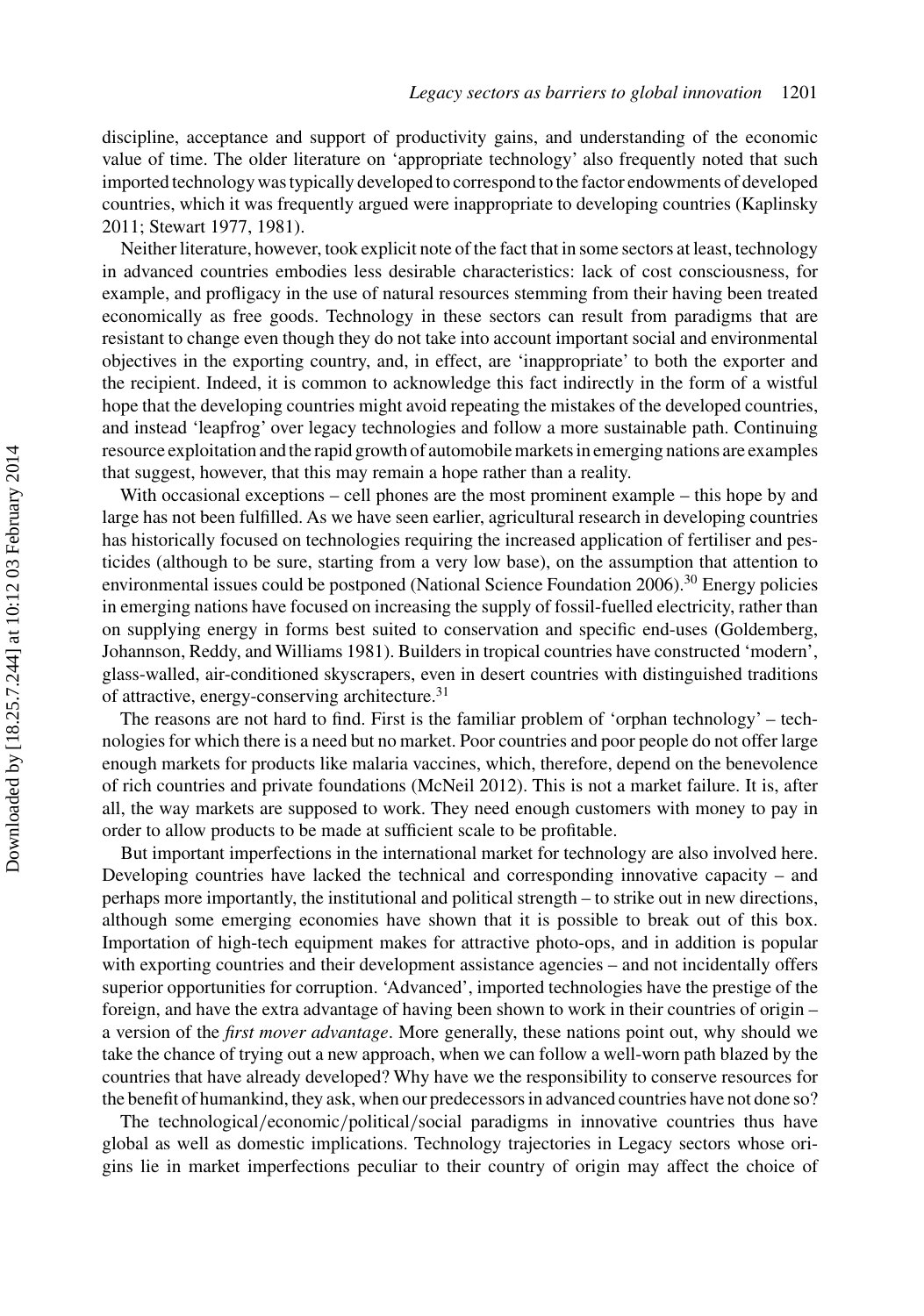technology all over the world. This technological lock-in may be problematic not only because it limits access to new, more appropriate technology paradigms in developed nations, but may be even less appropriate to the differing needs of the developing world.

The dramatic rise of China and India creates new opportunities. These countries combine growing investments in research, development and innovation with large domestic markets that offer attractive commercial possibilities for products suited to the needs of the poor as well as those of a growing middle class [\(Dahlman 2012\)](#page-17-0). For these countries, and especially for China as the world's leading manufacturing centre, 'orphan technology' is at least as much a commercial opportunity as a social problem. China especially is emerging as a formidable competitor, vigorously seeking markets for low-cost products in both advanced and developing countries, as well as for potentially disruptive products like equipment for generation of renewable energy (Steinfeld 2010).

From the developing country point of view, this may be a big advantage, as these new actors are likely to be major sources of technology aimed more at their lower income populations – technologies that have hitherto been 'orphaned' by the lack of a commercial market of paying customers [\(Kaplinsky et al. 2009\)](#page-18-0). On the other hand, the world is in great need of innovative technology in complex, established Legacy sectors like agriculture and energy, where both the development and large-scale implementation of innovation is often stymied by entrenched paradigms that have been exported worldwide. Here developing countries need to build the capacity to identify technology that has been developed in countries unaffected by these strictures.

There are sustainability reasons for the USA and other advanced countries to engage in cooperative, pre-competitive research and technology implementation, in efforts to overcome established technological paradigms in areas like sustainable agriculture, renewable energy or infectious disease, where continued innovation serves everyone's interest. However, it is overly optimistic to expect that such international collaboration will overcome the many obstacles to widespread implementation of sustainable technologies in these and other complex, established Legacy sectors in the absence of substantial change in one or another underlying technological*/*economic*/*political*/*social paradigm. The question for the future is whether the US paradigm in these and other complex established Legacy sectors will be entrenched as a global paradigm and hence as a permanent obstacle to badly needed innovation, or whether disruptive innovations begun and tested in places free of these strictures will come to flourish.

#### **Notes on contributors**

*Charles Weiss* is Distinguished Professor of Science, Technology, and International Affairs at Georgetown University's Edmund A. Walsh School of Foreign Service, and was formerly chair of its programme in Science, Technology and International Affairs. From 1971 to 1986, he was science and technology adviser to the World Bank.

*William B. Bonvillian* directs MIT's Washington Office and was a senior adviser in the US Senate. He teaches innovation policy on the adjunct faculties of Georgetown University and Johns Hopkins School of Advanced International Studies.

#### **Notes**

- 1. An early version of this article was posted in Atlanta Conference on Science and Innovation Policy. All URLs are up to date as of 22 October 2013.
- 2. The term 'techno-economic paradigm' has been used by growth economists Christopher Freeman and Carlotta Perez to refer to a far-reaching cluster of technologies that creates 'a new best practice frontier' with 'pervasive effects throughout the economy', giving rise to a 'great surge of development' that constitutes an innovation wave (or Kondratiev wave). We use the term somewhat differently to refer to the technologies, and the related politicaleconomic-social systems built around them, that form an entrenched Legacy sector resistant to disruptive change.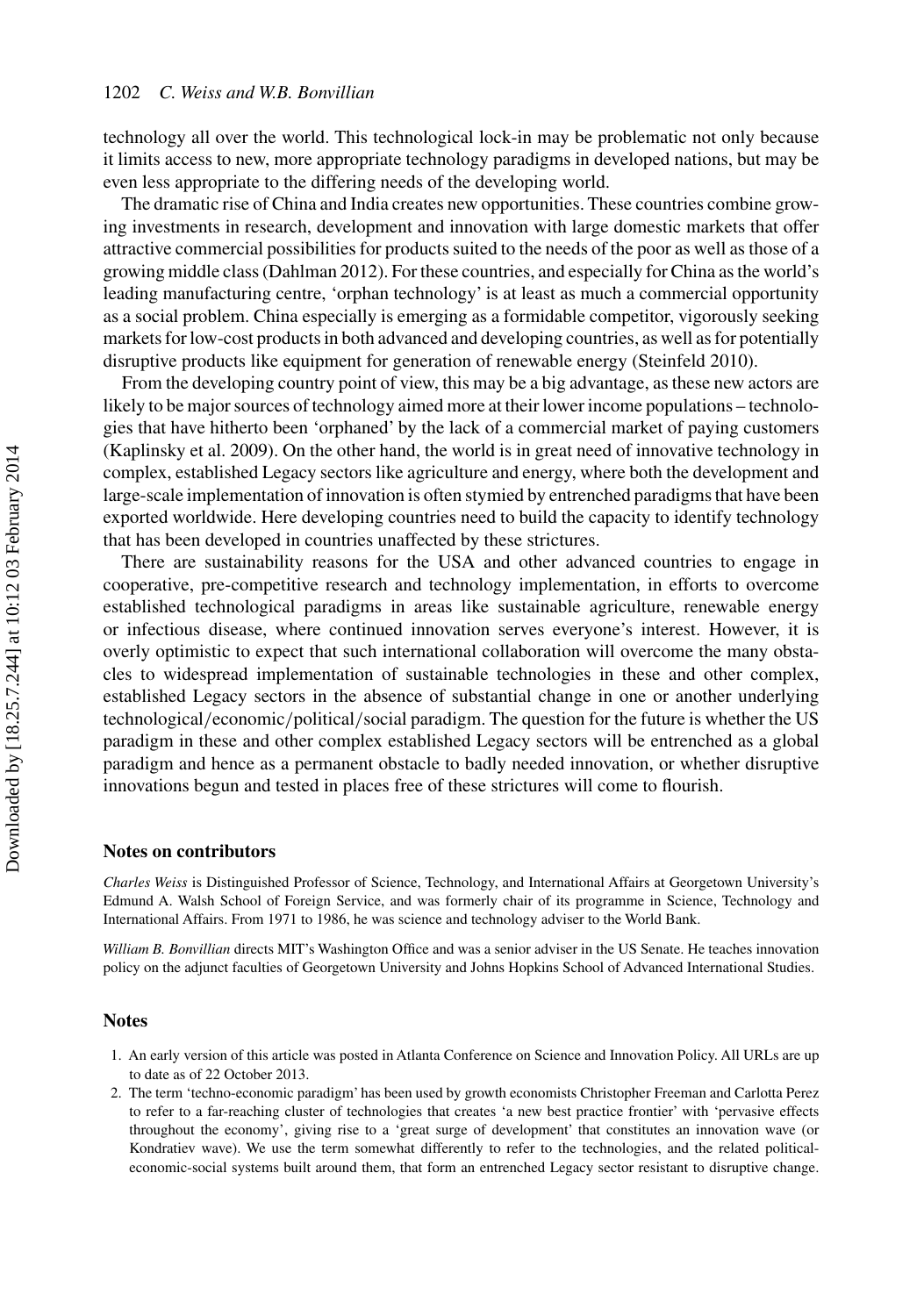Freeman and Perez were studying the innovations that do happen and we are studying innovations that do not, but the basic phenomena are much the same. The term paradigm itself goes back to Plato (Timaeus 28A), and was made prominent by Thomas Kuhn (1996), who defined a scientific paradigm as: 'universally recognized scientific achievements that, for a time, provide model problems and solutions for a community of researchers'.

- 3. Here we distinguish between the dominant design of *products*, as defined by Utterback, from the larger paradigm that is the hallmark of the Legacy *sector*. The latter concept is in essence an extension of the former.
- 4. The definition of 'disruptive innovation', taken from the website of its originator Clayton Christensen, 'describes a process by which a product or service takes root initially in simple applications at the bottom of a market and then relentlessly moves up-market, eventually displacing established competitors'. As originally conceived, this process takes place entirely in the private sector. In his later work, Christensen broadened this concept to include a product or organisational framework (as, for example, the rationalisation of the hospital and indeed much of the healthcare system), whose introduction could lead to the rationalisation of an entire industry. The latter process often exceeds the capacity of the private sector acting alone and requires substantial changes in public policy.
- 5. The first four of these features are taken from [Weiss and Bonvillian \(2011\).](#page-20-0) Numbers 5 and 6 are added in order to bring our definition closer to the definition of regime found in the literature on socio-technical systems, which emphasises the link between technology and social systems, especially in firms and other organisations. See, for example, Russell and Williams (2002, 128). Where our previous work emphasised the dimension of political economics, we now refer explicitly to the social dimension that underlies the politics that in turn often dictates the economics. In practice, all of these elements are intertwined.
- 6. For analytic purposes, we distinguish between pricing structures (how prices differ between purchasers of the same product, or among types of product for the same purchaser), on the one hand, and the change in the prices themselves due to subsidy.
- 7. Wu calls the results cited here the Kronos effect, after the mythical king that ate his children because they were predicted to overthrow him.
- 8. We refer to the market in which many innovations operate as 'quasi-free'; it is not completely free, not only because it is designed to provide economic rents to the innovator and is affected by market imperfections at the stage of market launch, but also because such innovation benefits from extensive government funding of early-stage research (which greatly exceeds private-sector expenditures at this stage), and major support to science and technical education.
- 9. This statement is a variant of the commonplace that technology embodies the economic factors and social values of the place where it was invented or commercialised, so that the importation of technology may either require an importation of these values or, alternatively, may be inappropriate to local conditions or factor proportions.
- 10. Prahalad, writing for a business school audience, emphasises profit-seeking initiatives of the private sector, but many of the examples he cites required intervention at some point by government, foundations, development assistance agencies or other institutions not motivated by profit.
- 11. Roberts argues that large-scale food production created paradoxes where high-volume factory food production systems created new risks for food-borne illness; high-yield crops generated grain, produce, and meat of declining nutritional quality; and where nearly a billion people are overweight and a similar number are hungry.
- 12. Although overall agricultural production is decentralised, there are centralised, large-scale agribusiness elements in the system, including major equipment producers, agricultural chemical firms, and commodities trading firms.
- 13. US agricultural law states that the term 'sustainable agriculture' means an integrated system of plant and animal production practices having a site-specific application that will, over the long-term—(A) satisfy human food and fiber needs; (B) enhance environmental quality and the natural resource base upon which the agriculture economy depends; (C) make the most efficient use of nonrenewable resources and on-farm resources and integrate, where appropriate, natural biological cycles and controls; (D) sustain the economic viability of farm operations; and (E) enhance the quality of life for farmers and society as a whole. (7 U.S.C. 3103, Sec. 19). See also the definition used by the U.S. Department of Agriculture (2013b) National Center for Appropriate Technology, National Sustainable Information Service (ATTRA) and the sources referenced therein. For research for small-scale farmers in sustainable agriculture, see also the Rodale Institute website,<http://rodaleinstitute.org/new-farm>
- 14. The USDA supports farmers, ranchers, organisations, businesses, consumers and others in improving agricultural sustainability through a number of activities and programs, including: the Sustainable Agriculture Research and Education (http://www.sare.org/); Alternative Farming Systems Information Center, National Agricultural Library [\(http://afsic.nal.usda.gov/nal\\_display/index.php?tax\\_level=1&info\\_center=2\)](http://afsic.nal.usda.gov/nal_display/index.php?tax_level=1&info_center=2); Agricultural Research Service, National Sustainable Agriculture Information Service (ATTRA, [https://attra.ncat.org/\)](https://attra.ncat.org/); National Agroforestry Center of the Forest Service and the Natural Resources Conservation Service [\(http://www.unl.edu/nac/\)](http://www.unl.edu/nac/); Cooperative State Research, Education and Extension Service, Sustainable Agriculture [\(http://www.csrees.usda.](http://www.csrees.usda.gov/nea/ag_systems/ag_systems.cfm) [gov/nea/ag\\_systems/ag\\_systems.cfm](http://www.csrees.usda.gov/nea/ag_systems/ag_systems.cfm) and [http://www.csrees.usda.gov/sustainableagriculture.cfm\)](http://www.csrees.usda.gov/sustainableagriculture.cfm); Agricultural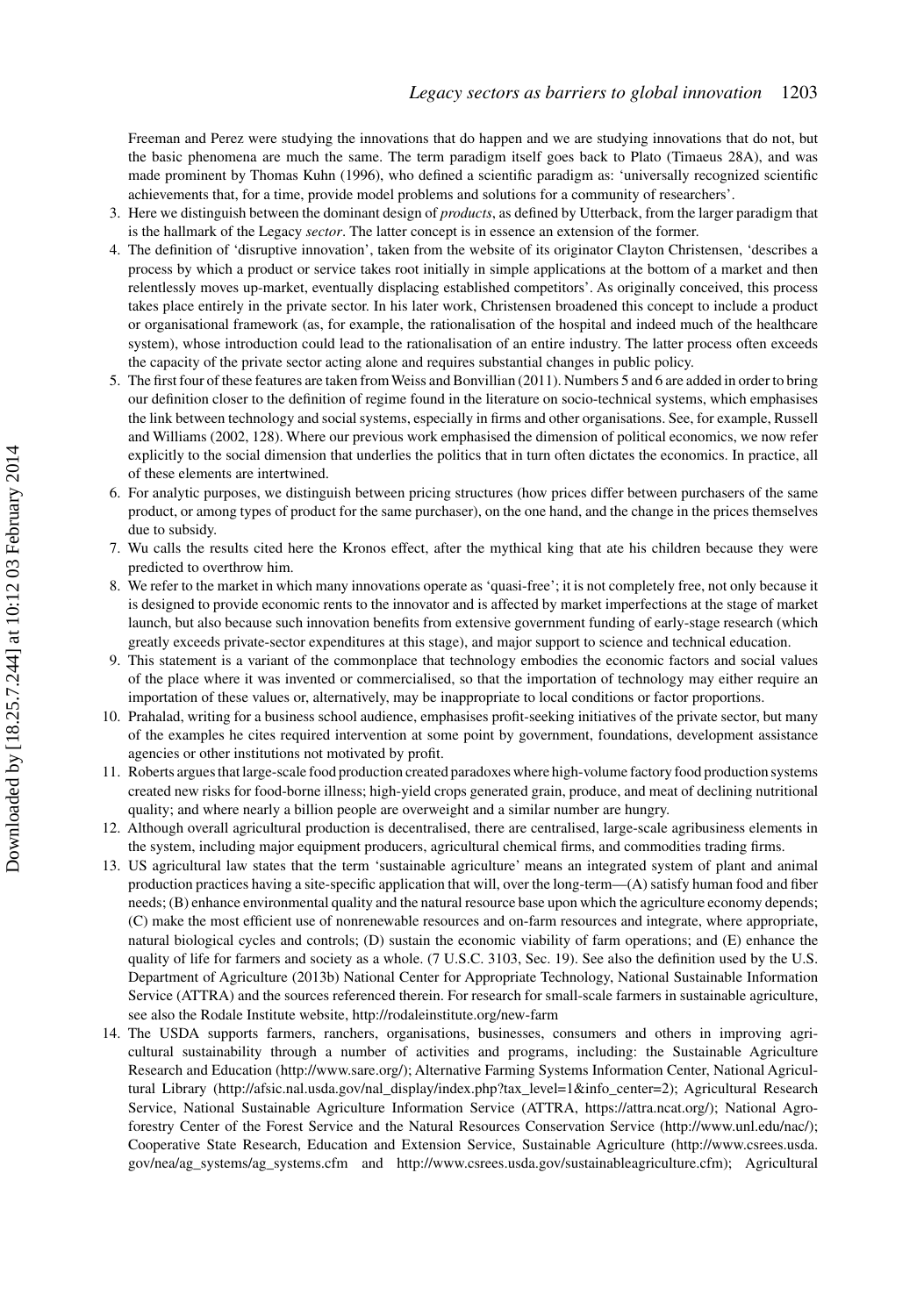Research Service National Program: Integrated Farming Systems [\(http://www.ars.usda.gov/research/programs/](http://www.ars.usda.gov/research/programs/programs.htm?NP_CODE=207) [programs.htm?NP\\_CODE=207\)](http://www.ars.usda.gov/research/programs/programs.htm?NP_CODE=207); Economic Research Service publication: Green Technologies for a More Sustainable Agriculture [\(http://www.ers.usda.gov/catalog/OneProductAtATime.asp?ARC=c&PDT=2&PID=46\)](http://www.ers.usda.gov/catalog/OneProductAtATime.asp?ARC=c&PDT=2&PID=46); and Direct Marketing, Agricultural Marketing Service, National Organic Program, Agricultural Marketing Service [\(http://www.ams.usda.gov/AMSv1.0/nop\)](http://www.ams.usda.gov/AMSv1.0/nop).

- 15. For example, the 1913 Haber-Bosch process that allowed large-scale chemical fertiliser production appears to have been a significant enabler of world population growth.
- 16. Dahlman points out that rapid industrialisation of emerging nations is placing significant strain on world environmental resources.
- 17. USDA is supporting adoption of renewable energy by US farmers in a number of programs (U.S. Department of Agriculture 2013).
- 18. Sustainable agriculture was emphasised at the June 2012 Rio + 20 meeting on sustainable development.
- 19. Certain controlled pesticides are barred from application but not production in the USA, and so are applied on crops abroad, which are imported back into the USA.
- 20. McIntyre (2009) is a comprehensive assessment of the state of agricultural technology in developing countries. The World Bank Independent Evaluation Group (2010) conducted a review of this assessment. The 2012 Annual Letter from Bill Gates (2012) of the Gates Foundation delineates the need for innovation in developing world farming as it faces the twin challenges of population growth (9.3 billion world population by 2050) and the disruptive effects of climate change.
- 21. The first use of the term was in a speech by W.S. Gaud, director of US Agency for International Development (1968).
- 22. Thawing environment for transgenic products outside of Europe partly reflects a realization that grain commodity prices are threatening food security and that, according to the UN, agricultural production will need to rise by 70% to meet the needs of the world's growing population.
- 23. 'Galvanizing plant science in Europe will depend on an overhaul of the tangle of indefensible regulations,' Giddings et al. (2012) regarding transgenic research that is key to plant breeding advances.
- 24. A similar lumpiness makes it uneconomic to develop commercial pesticides specific to 'minor' crops whose markets total 'only' a few billion dollars, forcing growers to use less effective and more environmentally harmful chemicals developed for other crops.
- 25. See, for example, work of the International Service for the Acquisition of Agri-biotech Applications. The example of golden rice is instructive. See [http://www.goldenrice.org.](http://www.goldenrice.org) This product was created by scientist Ingo Potrykus, genetically engineered from a gene introduced from daffodils to provide sufficient pro-vitamin A in rice to reduce the incidence of dietary-induced blindness; it was supported by the Rockefeller Foundation and is unencumbered by IP restrictions.
- 26. This approach reflects ongoing conceptual work by Prof. Sanjay E. Sarma, MIT.
- 27. The comparative lack of public investment in agriculture basic research (especially compared to the level of public investment in research related to health, as for example through the National Institutes of Health) and the lack of competition in the awarding of research grants has resulted in quite limited US technology new entry. The entrenched, non-competitive entitlement system for allocating research funding to established agriculture schools has been supplemented by the competitive grant awards from NIFA embracing more advanced biology advances; these reforms could be accelerated [\(Stokstad 2010\)](#page-19-0).
- 28. This report applies an Agricultural Knowledge, Science, and Technology (AKST) framework and argues that "Scientific and technological knowledge and information can (1) add value to resources, skill, knowledge, and processes, and (2) create entirely novel strategies, processes, and products*...* . The creation of favorable conditions making it possible for different actors to engage in collaborative learning processes – i.e., the increase in space and capacity for innovativeness – has thus gained prime importance. Approaches based on linear understandings of research-to-extension-to application are being replaced by approaches focusing on processes of communication, mutual deliberation, and iterative collective learning and action" (National Research Council 2009).
- 29. This pattern is already visible. Although Department of Energy efforts to undertake carbon sequestration demonstrations began in 2003, the program was subsequently reorganised into seven regional partnerships; only one of seven regional partnerships has reached the stage of injecting  $CO<sub>2</sub>$  for geological storage.
- 30. National Science Foundation's (NSF) BREAD program of global agricultural research, a partnership with the Gates Foundation through NSF's Plant Genome program, may prove an exception in agriculture to this pattern.
- 31. The energy-conserving traditions of Arab agriculture are to be showcased in Abu Dhabi's eco-city of Masdar.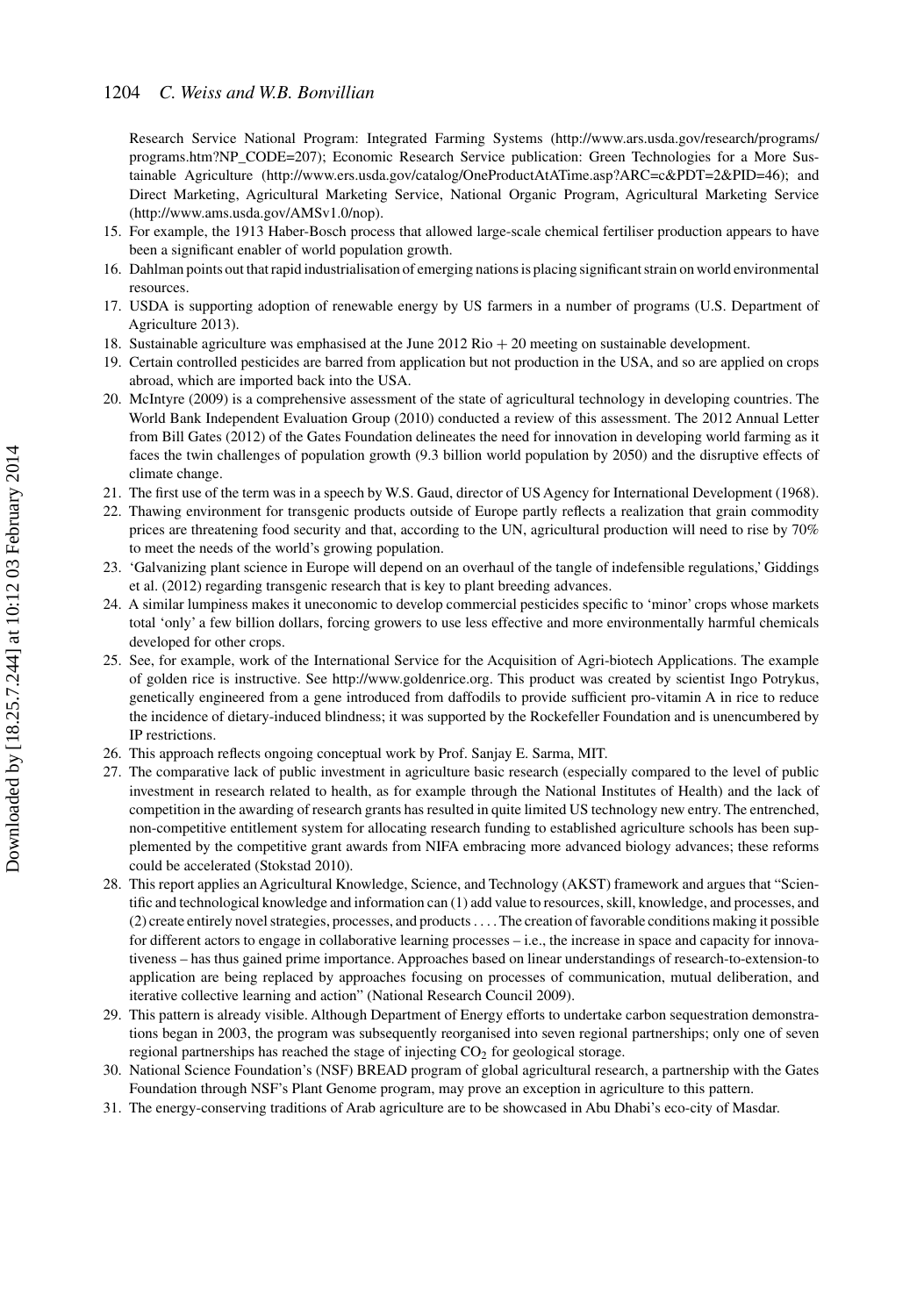#### <span id="page-17-0"></span>**References**

AECII (Asian Clean Energy Innovation Initiative). 2013. [http://www.aceii.org/.](http://www.aceii.org/)

- Aker, Jenny C., and Isaac M. Mbiti. 2010.Africa calling: Can mobile phones make a miracle? *Boston Review*, March–April. [bostonreview.net/BR35.2/aker\\_mbiti.php.](file:bostonreview.net/BR35.2/aker{protect LY1	extunderscore }mbiti.php)
- Arthur, W.B. 1989. Competing technologies, increasing returns, and lock-in by historical events. *The Economic Journal* 99, no. 394: 116–131.
- Baffes, John, and Tassos Haniotis. 2010. *Placing the 2006/08 commodity price boom into perspective*. World Bank Development Prospects Group Research Working Paper 5371. Washington, DC: World Bank. [http://www-wds.](http://www-wds.worldbank.org/external/default/WDSContentServer/IW3P/IB/2010/07/21/000158349{protect LY1	extunderscore }20100721110120/Rendered/PDF/WPS5371.pdf) [worldbank.org/external/default/WDSContentServer/IW3P/IB/2010/07/21/000158349\\_20100721110120/Rendered/](http://www-wds.worldbank.org/external/default/WDSContentServer/IW3P/IB/2010/07/21/000158349{protect LY1	extunderscore }20100721110120/Rendered/PDF/WPS5371.pdf) [PDF/WPS5371.pdf.](http://www-wds.worldbank.org/external/default/WDSContentServer/IW3P/IB/2010/07/21/000158349{protect LY1	extunderscore }20100721110120/Rendered/PDF/WPS5371.pdf)
- Baum,W., and M. Lejeune. 1986. *Partners against hunger*. Washington, DC:World Bank. [http://www-wds.worldbank.org/](http://www-wds.worldbank.org/external/default/WDSContentServer/WDSP/IB/2000/03/23/000178830{protect LY1	extunderscore }98101911362336/Rendered/PDF/multi{protect LY1	extunderscore }page.pdf) [external/default/WDSContentServer/WDSP/IB/2000/03/23/000178830\\_98101911362336/Rendered/PDF/multi\\_](http://www-wds.worldbank.org/external/default/WDSContentServer/WDSP/IB/2000/03/23/000178830{protect LY1	extunderscore }98101911362336/Rendered/PDF/multi{protect LY1	extunderscore }page.pdf) [page.pdf.](http://www-wds.worldbank.org/external/default/WDSContentServer/WDSP/IB/2000/03/23/000178830{protect LY1	extunderscore }98101911362336/Rendered/PDF/multi{protect LY1	extunderscore }page.pdf)
- Bonvillian, W.B. 2009. The connected science model for innovation The DARPA role. In *21st century innovation systems for the U.S. and Japan*, ed. S. Nagaoka, M. Kondo, K. Flamm, and C. Wessner, 207–236. Washington, DC: National Academies Press. [http://www.nap.edu/openbook.php?record\\_id=12194&page=206.](http://www.nap.edu/openbook.php?record{protect LY1	extunderscore }id=12194{&}page=206)
- Bonvillian, W.B., and C. Weiss. 2009. Taking covered wagons east: A new innovation theory for energy and other established sectors. *Innovations* 4, no. 4: 289–300.
- Breakthrough Institute and Information Technology and Innovation Foundation. 2010. Rising tigers, sleeping giant. [http://www.itif.org/files/2009-rising-tigers.pdf.](http://www.itif.org/files/2009-rising-tigers.pdf)
- Breznitz, D., and M. Murphree. 2011. *Run of the red queen: Government, innovation, globalization and economic growth in China*. New Haven, CT: Yale University Press.
- Business Green. 2011. AEP: Lack of climate regulation killed \$668m CCS project. [http://www.businessgreen.com/bg/](http://www.businessgreen.com/bg/news/2094430/aep-lack-climate-regulation-killed-usd668m-ccs-project) [news/2094430/aep-lack-climate-regulation-killed-usd668m-ccs-project.](http://www.businessgreen.com/bg/news/2094430/aep-lack-climate-regulation-killed-usd668m-ccs-project)
- CEM (Clean Energy Ministerial). n.d. [http://www.cleanenergyministerial.org.](http://www.cleanenergyministerial.org)
- Christensen, C.M. 1997. *The innovator's dilemma: When new technologies cause great firms to fail*. Boston, MA: Harvard Business School Press.
- Christensen, C.M., J.H.G. Grossman, and J. Huang. 2009. *The innovator's prescription: A disruptive solution to health care*. New York: McGraw-Hill.
- CATF (Clean Air Task Force). 2013. [http://www.catf.us/coal/where/asia.](http://www.catf.us/coal/where/asia)
- Conway, G. 1998. *The doubly green revolution*. Ithaca, NY: Cornell University Press.
- Dahlman, C.J. 2012. *The world under pressure*. Stanford, CA: Stanford University Press.
- Easterbrook, G. 1997. Forgotten benefactor of humanity. *Atlantic*, January 1. [http://www.theatlantic.com/magazine/](http://www.theatlantic.com/magazine/archive/1997/01/forgotten-benefactor-of-humanity/306101/1) [archive/1997/01/forgotten-benefactor-of-humanity/306101/1.](http://www.theatlantic.com/magazine/archive/1997/01/forgotten-benefactor-of-humanity/306101/1)
- Ehrlich, P. 1969. *The population bomb*. New York: Sierra Club-Ballantine.
- Ellerman, A.D., P.L. Joskow, R. Schmalensee, J.-P. Montero, and E.M. Bailey. 2000. *Markets for clean air: The U.S. acid rain program*. Cambridge: Cambridge University Press.
- Energy and Climate Partnership of the Americas (ECPA). 2013. *Energy and Climate Partnership of the Americas*. [http://ecpamericas.org.](http://ecpamericas.org)
- Freeman, C., and C. Perez. 1988. Structural crises of adjustment, business cycles and investment behavior. In *Technical change and economic theory*, ed. G. Dosi, C. Freeman, R. Nelson, G. Silverberg, and L. Soeten, 38–66. London: Pinter.
- Gas Technology Institute. n.d. Ultra deep-water and unconventional natural gas and other petroleum supply R&D program. [http://media.godashboard.com/gti/6NewsRoom/EnergyBill/HR6\\_Summary.pdf.](http://media.godashboard.com/gti/6NewsRoom/EnergyBill/HR6{protect LY1	extunderscore }Summary.pdf)
- Gates, Bill. 2012. Annual letter of the Gates Foundation. [http://www.gatesfoundation.org/annual-letter/2012/Pages/home](http://www.gatesfoundation.org/annual-letter/2012/Pages/home-en.aspx)[en.aspx.](http://www.gatesfoundation.org/annual-letter/2012/Pages/home-en.aspx)
- Gates Foundation. 2011. *Global health program overview*. Seattle, WA. [http://www.gatesfoundation.org/global-health/](http://www.gatesfoundation.org/global-health/Documents/global-health-program-overview.pdf) [Documents/global-health-program-overview.pdf.](http://www.gatesfoundation.org/global-health/Documents/global-health-program-overview.pdf)
- Gaud, W.S. 1968. Speech to the society for international development. [http://www.agbioworld.org/biotech-infotopics/](http://www.agbioworld.org/biotech-infotopics/borlaug-green.html) [borlaug-green.html.](http://www.agbioworld.org/biotech-infotopics/borlaug-green.html)
- GBEP (Global Bioenergy Partnership). 2013. [http://www.globalbioenergy.org.](http://www.globalbioenergy.org)
- Giddings, L. Val, Ingo Potrykus, Klaus Ammann, and Nina Fedoroff. 2012. Confronting the Gordian knot. *Nature Biotechnology* 30, no. 3: 208–209.
- Goldemberg, J., T.B. Johannson, A.K.N. Reddy, and R.H. Williams. 1981. *Energy for a sustainable world*. New York: Wiley. [http://pdf.wri.org/energyforsustainableworld\\_bw.pdf.](http://pdf.wri.org/energyforsustainableworld{protect LY1	extunderscore }bw.pdf)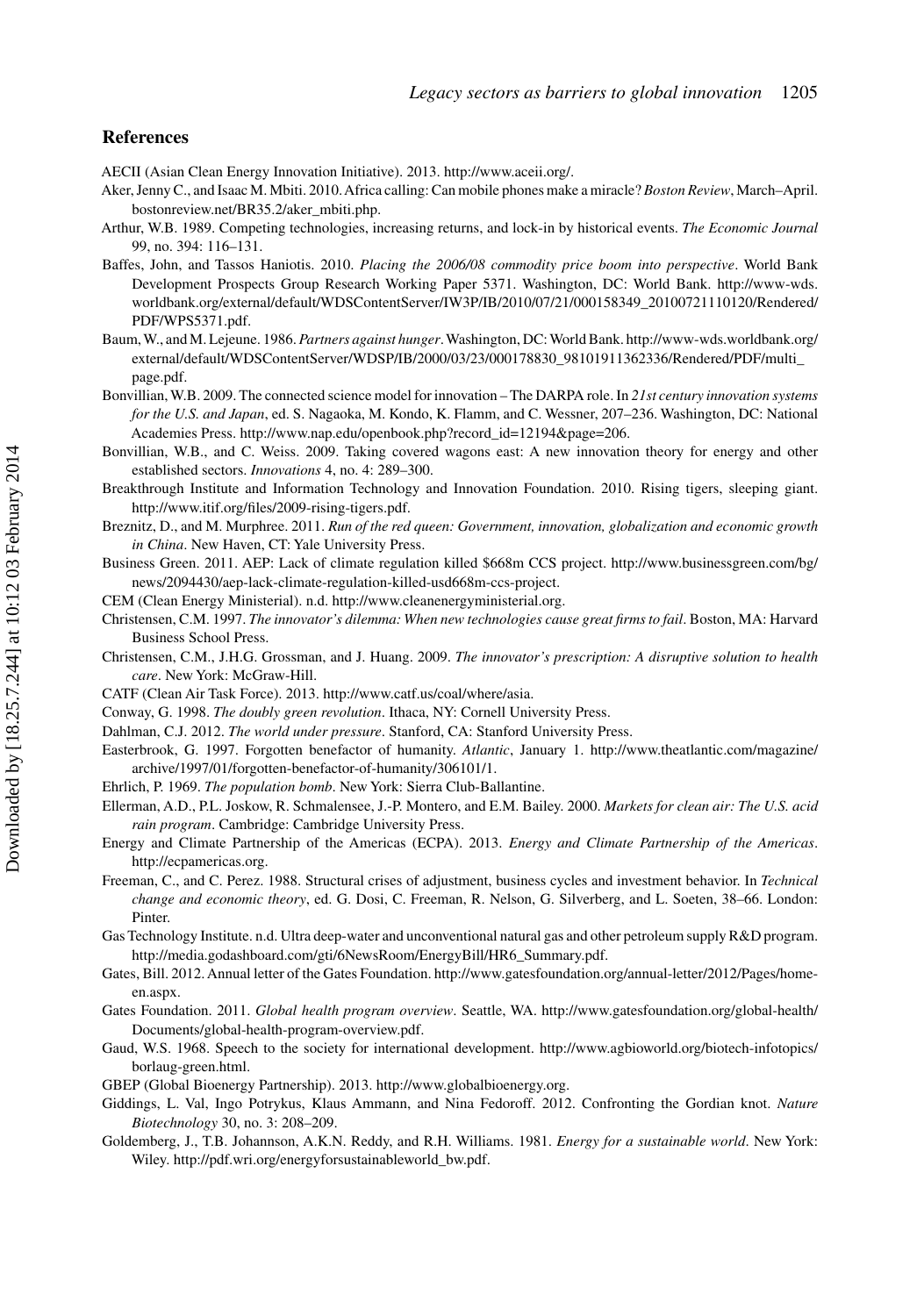- <span id="page-18-0"></span>Grant, B. 2009. Can USDA's NIFA be ag's NIH? *The Scientist*, October 27. [http://www.the-scientist.com/?articles.view/](http://www.the-scientist.com/?articles.view/articleNo/27765/title/Can-USDA-s-NIFA-be-ag-s-NIH-) [articleNo/27765/title/Can-USDA-s-NIFA-be-ag-s-NIH-.](http://www.the-scientist.com/?articles.view/articleNo/27765/title/Can-USDA-s-NIFA-be-ag-s-NIH-)
- Gruskin, D. 2012. Agbiotech 2.0. *Nature Biotechnology* 30, no. 3: 211–214.
- Guardian Environment Network. 2011. U.S. breaks ground on first industrial scale carbon capture project. [http://www.guardian.co.uk/environment/2011/aug/26/us-carbon-capture-and-storage-biofuels.](http://www.guardian.co.uk/environment/2011/aug/26/us-carbon-capture-and-storage-biofuels)

Hargraves, R., and R. Moir. 2010. Liquid fluoride thorium reactors. *American Scientist* 98, no. 4: 304–13.

- Inter Academy Council. 2004. *Realizing the promise and potential of African agriculture*. IAC report. Amsterdam. [http://www.interacademycouncil.net/24026/africanagriculture.aspx.](http://www.interacademycouncil.net/24026/africanagriculture.aspx)
- IRENA (International Renewable Energy Agency). 2013. *IRENA Activities*. [http://irena.org/home/index.aspx?PriMenuID](http://irena.org/home/index.aspx?PriMenuID=35&mnu=Pri) [=35&mnu=Pri.](http://irena.org/home/index.aspx?PriMenuID=35&mnu=Pri)
- ISAAA (International Service for the Acquisition of Agri-biotech Applications). 2013. *International Service for the Acquisition of Agri-biotech Applications*. [www.isaaa.org](http://www.isaaa.org)
- Johnson, A. 1995. How deregulation changed the telecommunications industry. *Management Quarterly* 36: 24–27.
- Johnson, D.G. 1991. *World agriculture in disarray*. New York: McMillan.
- Kaplinsky, Raphael. 2011. Schumacher meets Schumpeter: Appropriate technology below the radar. *Research Policy* 40: 193–203.
- Kaplinsky, R., et al. 2009. Below the radar: What does innovation in emerging economies have to offer other low-income economies? *International Journal of Technology Management and Sustainable Development* 8: 177–97.
- Kazimi, M. 2003. Thorium fuel for nuclear energy. *American Scientist* 91, no. 5: 408–15.
- Kingsbury, N. 2009. *Hybrid: The history and science of plant breeding*. Chicago: University of Chicago Press.
- Kugelman, M., and S.L. Levenstein, eds. 2013. *The global farms race: Land grabs, agricultural investment and the scramble for food security*. Washington, DC: Island Press.
- Kuhn, T. 1996. *Structure of Scientific Revolutions*. Chicago: University of Chicago Press.
- Levine, M.E. 1981. Revisionism revised? Airline deregulation and the public interest. *Law and Contemporary Problems* 44, no. 1: 179–95.
- Lewis, J.I. 2010. The state of U.S.-China relations on climate change: Examining the bilateral and multilateral relationship. *China Environment Series* 11: 7–39.
- Lewis, J.I. 2013. *Green innovation in China: China's wind power industry and the global transition to a low-carbon economy*. New York: Columbia University Press.
- Lusser, Maria, et al. 2012. Deployment of new biotechnologies in plant breeding. *Nature Biotechnology* 30, no. 3: 231–39.
- Martin, R. 2011. China takes lead in race for clean nuclear power. *Wired.com*. [http://www.wired.com/wiredscience/2011/](http://www.wired.com/wiredscience/2011/02/china-thorium-power/) [02/china-thorium-power/.](http://www.wired.com/wiredscience/2011/02/china-thorium-power/)
- Mashelkar, R.A. 2008. Indian science, technology and society: The changing landscape. *Technology in Society* 20, no. 2: 299–308. [https://docs.google.com/viewer?a=v&q=cache:CR09TYNlBfEJ:www.nif.org.in/dwn\\_files/mashelkar/S%](https://docs.google.com/viewer?a=v{&}q=cache:CR09TYNlBfEJ:www.nif.org.in/dwn_files/mashelkar/S{%}26T{%}2520Article{%}2520by{%}2520RAM.doc+mashelkar+innovative+developing+countries{&}hl=en{&}gl=us{&}pid=bl{&}srcid=ADGEESjWPjBnpvD9X-j7WmdgPGEPAMAAeGl5bFMCx{protect LY1	extunderscore }FJzAQAQoLP5KfJ5-sUembZ{protect LY1	extunderscore }lfQ1pfPOIxVJJY8K06tmPhBFCR6-3SWX5pNxDruRDc07F{protect LY1	extunderscore }pvvlJ4sa25RmcewyBQQaO79PpJllu{&}sig=AHIEtbRGUsRnhRp7QlMq0KVqKNlkStsTyg) [26T%2520Article%2520by%2520RAM.doc+mashelkar+innovative+developing+countries&hl=en&gl=us&pid=bl](https://docs.google.com/viewer?a=v{&}q=cache:CR09TYNlBfEJ:www.nif.org.in/dwn_files/mashelkar/S{%}26T{%}2520Article{%}2520by{%}2520RAM.doc+mashelkar+innovative+developing+countries{&}hl=en{&}gl=us{&}pid=bl{&}srcid=ADGEESjWPjBnpvD9X-j7WmdgPGEPAMAAeGl5bFMCx{protect LY1	extunderscore }FJzAQAQoLP5KfJ5-sUembZ{protect LY1	extunderscore }lfQ1pfPOIxVJJY8K06tmPhBFCR6-3SWX5pNxDruRDc07F{protect LY1	extunderscore }pvvlJ4sa25RmcewyBQQaO79PpJllu{&}sig=AHIEtbRGUsRnhRp7QlMq0KVqKNlkStsTyg) [&srcid=ADGEESjWPjBnpvD9X-j7WmdgPGEPAMAAeGl5bFMCx\\_FJzAQAQoLP5KfJ5-sUembZ\\_lfQ1pfPOIx](https://docs.google.com/viewer?a=v{&}q=cache:CR09TYNlBfEJ:www.nif.org.in/dwn_files/mashelkar/S{%}26T{%}2520Article{%}2520by{%}2520RAM.doc+mashelkar+innovative+developing+countries{&}hl=en{&}gl=us{&}pid=bl{&}srcid=ADGEESjWPjBnpvD9X-j7WmdgPGEPAMAAeGl5bFMCx{protect LY1	extunderscore }FJzAQAQoLP5KfJ5-sUembZ{protect LY1	extunderscore }lfQ1pfPOIxVJJY8K06tmPhBFCR6-3SWX5pNxDruRDc07F{protect LY1	extunderscore }pvvlJ4sa25RmcewyBQQaO79PpJllu{&}sig=AHIEtbRGUsRnhRp7QlMq0KVqKNlkStsTyg) [VJJY8K06tmPhBFCR6-3SWX5pNxDruRDc07F\\_pvvlJ4sa25RmcewyBQQaO79PpJllu&sig=AHIEtbRGUsRnh](https://docs.google.com/viewer?a=v{&}q=cache:CR09TYNlBfEJ:www.nif.org.in/dwn_files/mashelkar/S{%}26T{%}2520Article{%}2520by{%}2520RAM.doc+mashelkar+innovative+developing+countries{&}hl=en{&}gl=us{&}pid=bl{&}srcid=ADGEESjWPjBnpvD9X-j7WmdgPGEPAMAAeGl5bFMCx{protect LY1	extunderscore }FJzAQAQoLP5KfJ5-sUembZ{protect LY1	extunderscore }lfQ1pfPOIxVJJY8K06tmPhBFCR6-3SWX5pNxDruRDc07F{protect LY1	extunderscore }pvvlJ4sa25RmcewyBQQaO79PpJllu{&}sig=AHIEtbRGUsRnhRp7QlMq0KVqKNlkStsTyg) [Rp7QlMq0KVqKNlkStsTyg.](https://docs.google.com/viewer?a=v{&}q=cache:CR09TYNlBfEJ:www.nif.org.in/dwn_files/mashelkar/S{%}26T{%}2520Article{%}2520by{%}2520RAM.doc+mashelkar+innovative+developing+countries{&}hl=en{&}gl=us{&}pid=bl{&}srcid=ADGEESjWPjBnpvD9X-j7WmdgPGEPAMAAeGl5bFMCx{protect LY1	extunderscore }FJzAQAQoLP5KfJ5-sUembZ{protect LY1	extunderscore }lfQ1pfPOIxVJJY8K06tmPhBFCR6-3SWX5pNxDruRDc07F{protect LY1	extunderscore }pvvlJ4sa25RmcewyBQQaO79PpJllu{&}sig=AHIEtbRGUsRnhRp7QlMq0KVqKNlkStsTyg)
- McIntyre, B.D., H.R. Herren, J. Wakhungu, and R.T. Watson, eds. 2009. *International assessment of agricultural knowledge, science and technology for development (IAAKSTD), Agriculture at a Crossroads*. Global report. Washington, DC: Island Press. [http://www.unep.org/dewa/agassessment/reports/IAASTD/EN/Agriculture%20at%20a%20](http://www.unep.org/dewa/agassessment/reports/IAASTD/EN/Agriculture%20at%20a%20Crossroads_Synthesis%20Report%20(English).pdf) [Crossroads\\_Synthesis%20Report%20\(English\).pdf.](http://www.unep.org/dewa/agassessment/reports/IAASTD/EN/Agriculture%20at%20a%20Crossroads_Synthesis%20Report%20(English).pdf)
- McNeil, D. 2012. Malaria vaccine candidate gives disappointing results. *New York Times*, November 9. [http://www.nytimes.com/2012/11/10/health/malaria-vaccine-candidate-produces-disappointing-results-in-clinical](http://www.nytimes.com/2012/11/10/health/malaria-vaccine-candidate-produces-disappointing-results-in-clinical-trial.html?{protect LY1	extunderscore }r=1{&})trial.html?  $r=1$ &.
- Merrigan, Kathleen, and W. Lockeretz. 2009. Ensuring comprehensive organic livestock standards, Presentation at 1st IFOAM International Conference on animals in organic production. St. Paul, Minnesota. [http://www.ams.](http://www.ams.usda.gov/AMSv1.0/getfile?dDocName=STELPRDC5066277) [usda.gov/AMSv1.0/getfile?dDocName=STELPRDC5066277.](http://www.ams.usda.gov/AMSv1.0/getfile?dDocName=STELPRDC5066277)
- Minot, Nicholas W. 2011. *Transmission of world food price changes to markets in Sub-Saharan Africa.* IFPRI discussion papers 1059. Washington, DC: International Food Policy Research Institute (IFPRI).
- Myers, Norman, and Jennifer Kent. 2001. *Perverse subsidies: How tax dollars can undercut the environment and the economy*. Washington, DC: Island Press.
- National Research Council. 2009. *Transforming agricultural education for a changing world*. Washington, DC: National Academies Press. [http://www.nap.edu/catalog.php?record\\_id=12602.](http://www.nap.edu/catalog.php?record{protect LY1	extunderscore }id=12602)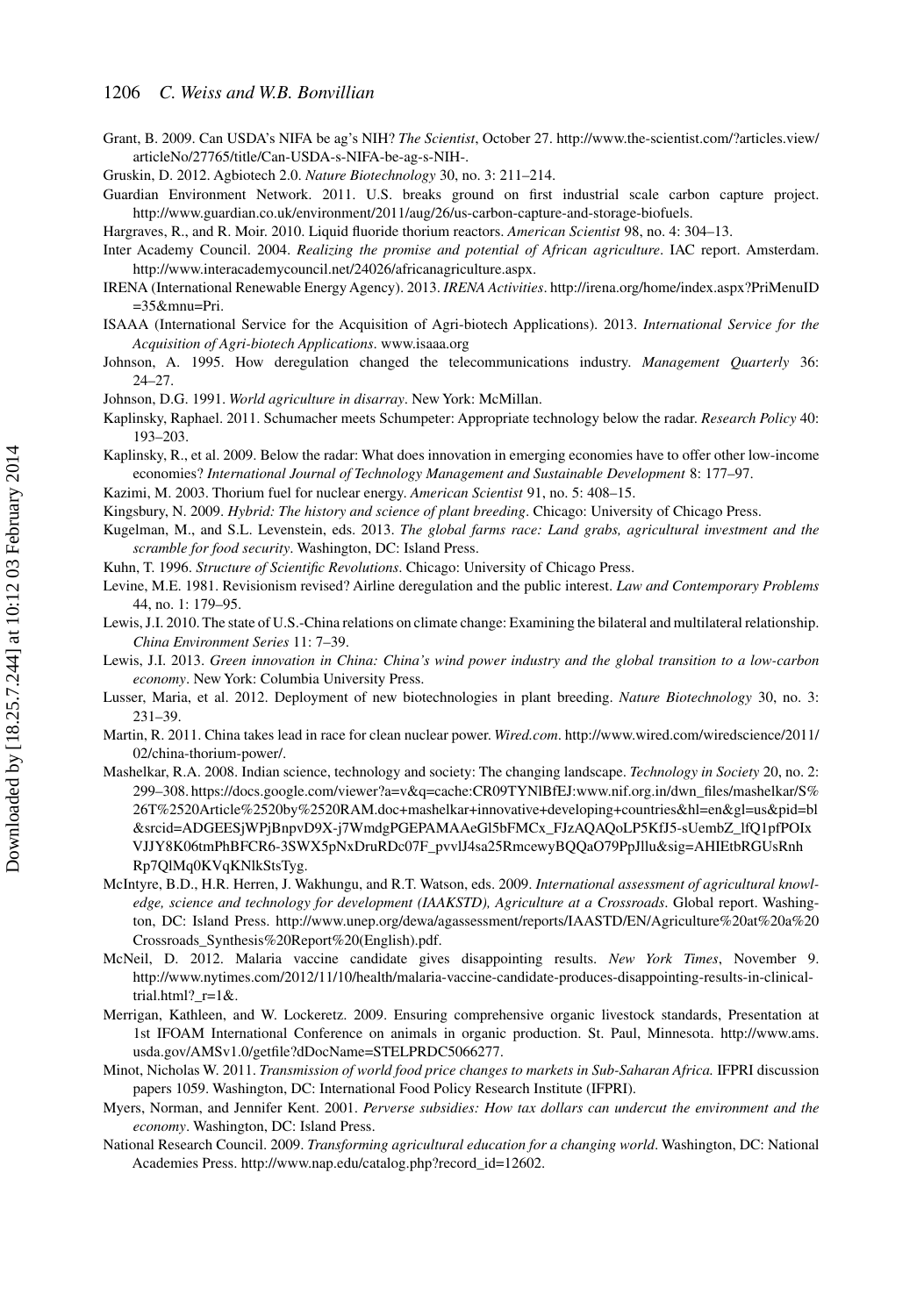- <span id="page-19-0"></span>National Research Council. 2010a. Committee on 21st Century Agriculture Systems, Board on Agriculture and Natural Resources. In *Toward sustainable agriculture systems in the 21st century*. Washington, DC: National Academies Press. [http://books.nap.edu/catalog.php?record\\_id=12832.](http://books.nap.edu/catalog.php?record{protect LY1	extunderscore }id=12832)
- National Research Council. 2010b. *The impact of genetically engineered crops on farm sustainability in the U.S*. Washington, DC: National Academies Press. [http://www.nap.edu/openbook.php?record\\_id=12804.](http://www.nap.edu/openbook.php?record{protect LY1	extunderscore }id=12804)
- National Research Council. 2012. *A sustainability challenge: food security for all: Report of two workshops*. Washington, DC: National Academies Press. [http://www.nap.edu/catalog.php?record\\_id=13378#toc.](http://www.nap.edu/catalog.php?record{protect LY1	extunderscore }id=13378{#}toc)
- National Science Foundation. 2006. Basic research to enable agricultural development. [http://www.nsf.gov/pubs/2011/](http://www.nsf.gov/pubs/2011/nsf11579/nsf11579.htm) [nsf11579/nsf11579.htm.](http://www.nsf.gov/pubs/2011/nsf11579/nsf11579.htm)
- Nature Biotechnology. 2012. Agnostic about agriculture (editorial). 30, no. 3: 197–98.
- Paarlberg, R., N. Borlaug, and J. Carter. 2009. *Starved for science: How biotechnology is being kept out of Africa*. Cambridge, MA: Harvard University Press.
- Paddock, W., and P. Paddock. 1967. *Famine 1975! America's decision: Who will survive?* Boston, MA: Little-Brown.
- Perez, C. 2002. Technological revolutions and financial capital: The dynamics of bubbles and golden ages. Cheltenham: Edward Elgar Publishers.
- Pew Charitable Trusts. 2010. *Who's winning the clean energy race, report*, 7–10. Washington, DC. [http://www.](http://www.pewtrusts.org/uploadedFiles/wwwpewtrustsorg/Reports/Global_warming/G-20%20Report.pdf) [pewtrusts.org/uploadedFiles/wwwpewtrustsorg/Reports/Global\\_warming/G-20%20Report.pdf.](http://www.pewtrusts.org/uploadedFiles/wwwpewtrustsorg/Reports/Global_warming/G-20%20Report.pdf)
- Pollan, M. 2006. *Omnivore's dilemma: The natural history of four meals*. New York: Penguin.
- Prahalad, C.K. 2006. *The fortune at the bottom of the pyramid*. Philadelphia, PA: Wharton School.
- Reij, C., and A. Waters-Bayer. 2002. *Farmer innovation in Africa: A source of inspiration for agricultural development*. London: Earthscan.
- Roberts, P. 2008. *The end of food*. Boston: Houghton Mifflin*/*Bloomsbury.
- Robyn, D. 1987. *Braking the special interests: Trucking deregulation and the politics of policy reform*. Chicago: University of Chicago Press.
- Rosenthal, Elisabeth. 2011. Organic agriculture may be outgrowing its ideals. *New York Times*, December 31.
- Runge, C.F., and B. Senauer. 2007. How biofuels could starve the poor. *Foreign Affairs* 86, no. 3: 41–53.
- Russell, S., and R. Williams. 2002. Social shaping of technological frameworks. In *Shaping technology, guiding policy: Concepts, spaces and tools*. ed. K.H. Sorensen and R. Williams, 37–132. Northampton, MA: Elgar Publishing Ltd.
- SciDevnet. 2012. Science and technology in the Islamic World. [http://www.scidev.net/en/science-and-innovation-policy/](http://www.scidev.net/en/science-and-innovation-policy/science-in-the-islamic-world) [science-in-the-islamic-world.](http://www.scidev.net/en/science-and-innovation-policy/science-in-the-islamic-world)
- Smil, V. 2001. *Enriching the earth: Fritz Haber, Carl Bosch, and the transformation of world food production*. Cambridge, MA: MIT Press.
- Smith, A. 2007. Translating sustainabilities between green niches and socio-technical regimes. *Technology Analysis and Strategic Management* 19: 427–50.
- Sorensen, K.H. 2002. Social shaping on the move: On the policy relevance of the social shaping of technology perspective. In *Shaping technology, guiding policy: Concepts, spaces and tools*, ed. K.H. Sorensen and R. Williams, 19–35. Northampton, MA: Elgar Publishing Ltd.
- Stavins, R. 2012. While international climate negotiations continue, the world's ninth largest economy takes an important step forward. *Harvard Belfer Center Blog*. [http://www.robertstavinsblog.org/2012/12/01/while-international](http://www.robertstavinsblog.org/2012/12/01/while-international-climate-negotiations-continue-the-worlds-ninth-largest-economy-takes-an-important-step-forward/{#}.UNTBpkKTSCY)[climate-negotiations-continue-the-worlds-ninth-largest-economy-takes-an-important-step-forward/#.](http://www.robertstavinsblog.org/2012/12/01/while-international-climate-negotiations-continue-the-worlds-ninth-largest-economy-takes-an-important-step-forward/{#}.UNTBpkKTSCY) [UNTBpkKTSCY.](http://www.robertstavinsblog.org/2012/12/01/while-international-climate-negotiations-continue-the-worlds-ninth-largest-economy-takes-an-important-step-forward/{#}.UNTBpkKTSCY)
- Steinfeld, E. 2010. *Playing our game*. New York: Oxford University Press.
- Stewart, F. 1977. *Technology and underdevelopment*. 2nd ed. London: Macmillan.
- Stewart, F. 1981. International technology transfer: Issues and policy options. In *Recent issues in world development: A collection of survey articles*, ed. P. Streeten and R. Jolly, 67–110. Oxford: Pergamon Press.
- Stokstad, E. 2010. Updated: A boost for competitive grants at USDA and EPA. *Science Insider*, February 1. [http://sciencemag.org/scienceinsider/2010/02/a-boost-for-com.htm.](http://sciencemag.org/scienceinsider/2010/02/a-boost-for-com.htm)
- Tan, X., and Z. Gang. 2009. *An emerging revolution: Clean technology research, development and innovation in China.* Working paper. Washington, DC: World Resources Institute.
- United Nations. 2011. Conference on sustainable development, UNCSD Rio 2012. Issues brief 9, Food security and sustainable agriculture. [http://www.uncsd2012.org/rio20/index.php?page=view&type=400&nr=227&menu=45.](http://www.uncsd2012.org/rio20/index.php?page=view{&}type=400{&}nr=227{&}menu=45)
- U.S. Department of Agriculture. 2013a. Rural development energy programs. [http://www.rurdev.usda.gov/Energy.html.](http://www.rurdev.usda.gov/Energy.html)
- U.S. Department of Agriculture. 2013b. National Center for Appropriate Technology, National Sustainable Information Service.<https://attra.ncat.org/fundamental.html>
- U.S. Department of Agriculture SARE. 2010. *What is sustainable agriculture?* Washington, DC: USDA. [http://afsic.nal.usda.gov/nal\\_display/index.php?tax\\_level=1&info\\_center=2.](http://afsic.nal.usda.gov/nal{protect LY1	extunderscore }display/index.php?tax{protect LY1	extunderscore }level=1{&}info{protect LY1	extunderscore }center=2)